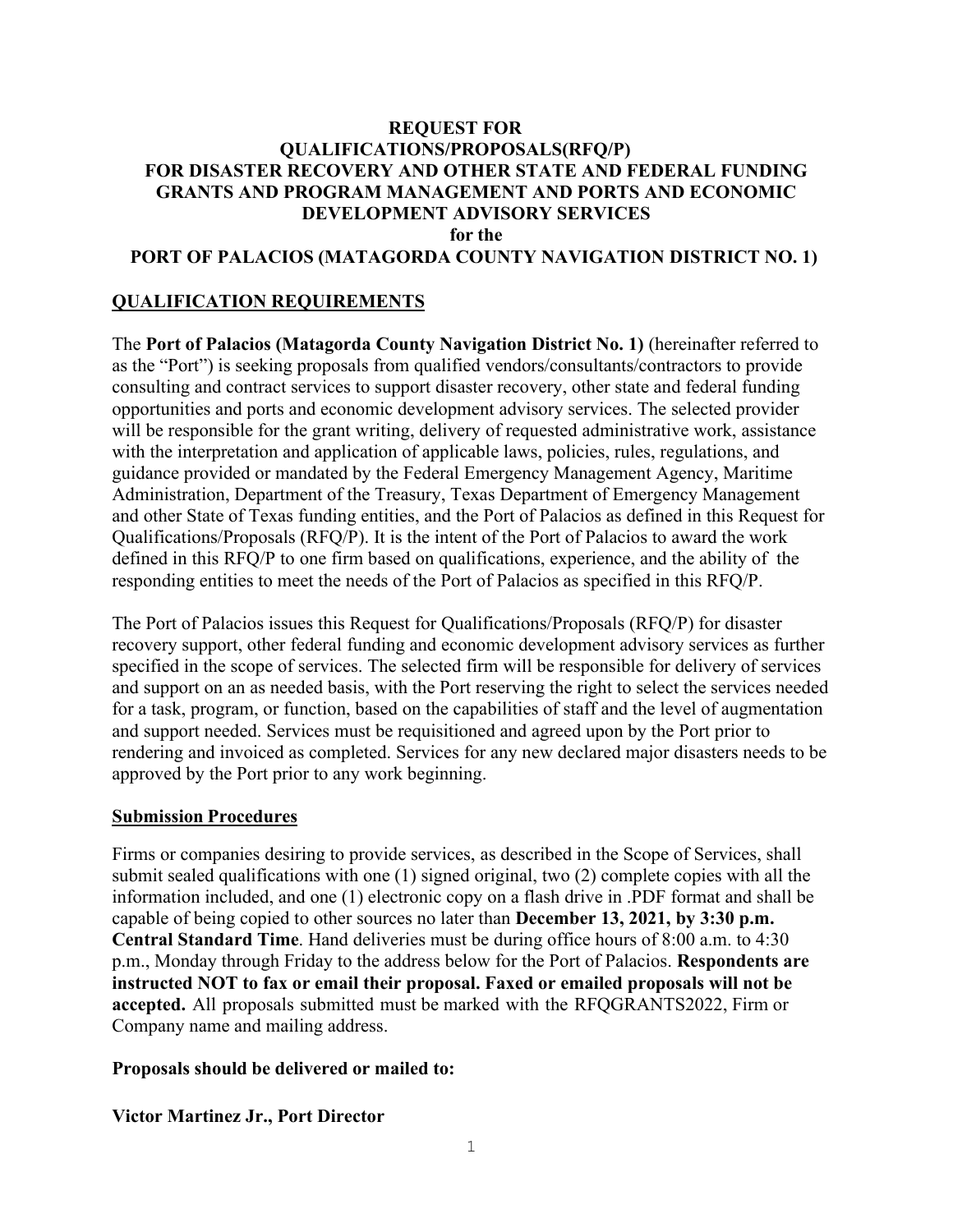Port of Palacios 1602 Main Street Palacios, Texas 77465

Respondents are cautioned that they are solely responsible for delivery of their proposal. If your bid, proposal, or quotation is delivered by an express mail carrier, or hand delivered it is your responsibility to ensure delivery to the above address. This office will not be responsible for deliveries made to any place other than the specified address. Late proposals will not be opened. It is the sole responsibility of the bidder to ensure that his or her Proposal reaches the Port on time. The Port shall not be responsible for late deliveries or delays. All proposals will be opened publicly.

Proposals must be signed by an individual authorized to bind the Respondent to the provisions of the RFQ/P and shall remain in full force and effect for ninety (90) days following the date of such opening.

The Port may, at its option, request formal presentations of one or more Respondents. Respondent shall be available for a formal presentation, if requested by the Port, at a time and place determined by the Port. The Port will assume no responsibility for any such costs incurred by the Respondent associated with the Respondent's attendance at a formal presentation.

Ownership of all data, materials, and documentation originated and prepared for the Port pursuant to the RFQ/P shall belong exclusively to the Port and be subject to public inspection in accordance with State of Texas Public Information Act.

#### **Inquiries and Questions**

Inquiries and questions should be submitted by email only to Victor Martinez Jr., Port Director, at vmartinez@portofpalacios.com no later than **2:00 P.M., Central Standard Time, on Friday, December 10, 2021.**

## **Contract Period**

It is the intent of the Port of Palacios to award this contract for a twelve (12) calendar month period. However, the Port may, at their option and inagreement with the Successful Vendor, renew the contract for up to two (2) additional years, in twelve (12) month increments. The Port will, in writing, notify the Contractor thirty (30) days prior to expiration of the contract with its intent to extend the contract. The prices submitted in response to this RFQ/P shall also apply to the resulting contract and any extensions.

#### **Prime Vendor Responsibilities**

Vendor will assume responsibility for delivery of services and application performance, regardless of whether the Vendor subcontracts any of these items and services. The Vendor will be the sole point of contact regarding contractual matters, including performance of services and the payment of all charges resulting from contract obligations. Vendor will betotally responsible for all obligations outlined under this RFQ/P and any resulting services provided.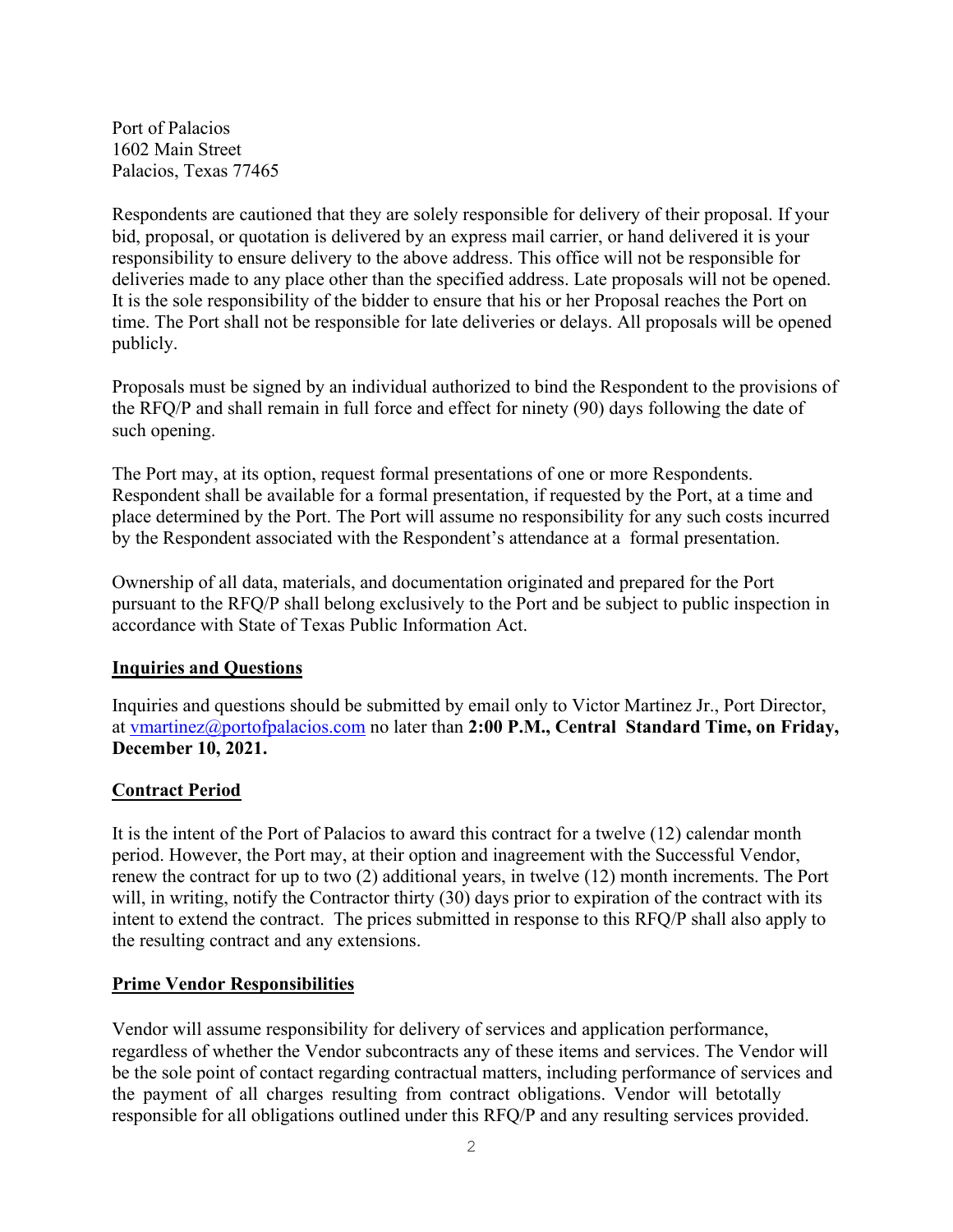# **Hold Harmless Provision**

The vendor shall at all times indemnify and save harmless the Port and its Departments, their Commissioners, officers and employees, against all liability, claim of liability, loss, cost or damage, including death, and loss of services, on account of any injury to persons or property, occurring from any cause whatsoever in the work involved in the contract, and will at his expense defend on behalf of the Port and its departments, their officers and employees, either or all, any suit brought against them or any of the arising from any such cause.

# **Service Provider Qualifications**

All bidders, to the best of their knowledge and belief, must be in, and remain in compliance with all applicable Federal, State, County and Municipal laws, regulations, resolutions, and ordinances. All bidders should be prepared to timely submit to the Port non confidential evidence or documentation demonstrating that the fact they are presently licensed and permitted under Texas law. Such non-confidential evidence or documentation is encouraged to be submitted with the response to this RFQ/P.

All vendors, contractors and grantees are must ensure that they are compliant with Texas House Bill 89, Title 10, Subtitle F, Chapter 2270 of the Texas Government Code (Israel boycotting prohibitions) and Senate Bill 252, Title 1, Subtitle F, Chapter 2252, Sections 152 and 153 of the Texas Government Code (prohibitions on conducting business with Iran, Sudan or any Foreign Terrorist Organization) and Title 5, Subtitle C, Chapter 176, Sections 001 and 006 of the Texas Local Government Code (conflict of interest) for the entire duration of the contract period.

## **Contractors and Subcontractors and Insurance**

The Contractor shall not commence work under this contract until all the required insurance has been obtained. Such insurance has not been approved by the Port, nor shall the Contractor allow any Subcontractor to commence work on his subcontract until the insurance required of the Subcontractor has been so obtained and approved.

## **Compensation Insurance**

The Contractor shall procure and shall maintain during the life of this contract Workers' Compensation Insurance for all of his employees to be engaged in work on the project under his Contract, and, in case of any such work sublet, the Contractor shall require the Subcontractor similarly to provide Workmen's compensation Insurance for all of the latter's employees to be engaged in such work unless such employees are covered by the protection afforded by the Contractor's Workmen's Compensation Insurance. In case a class of employees engaged in hazardous work on the project under this contract is not protected under the Workmen's Compensation Statute, the Contractor shall provide and shall cause each Subcontractor to provide adequate employer's general liability insurance for the protection of such of his employees as are not otherwise protected. The Port, its Departmentsand its employees shall be named as additional insured.

# **Consultant/Contractor's Public Liability and Property Damage Insurance**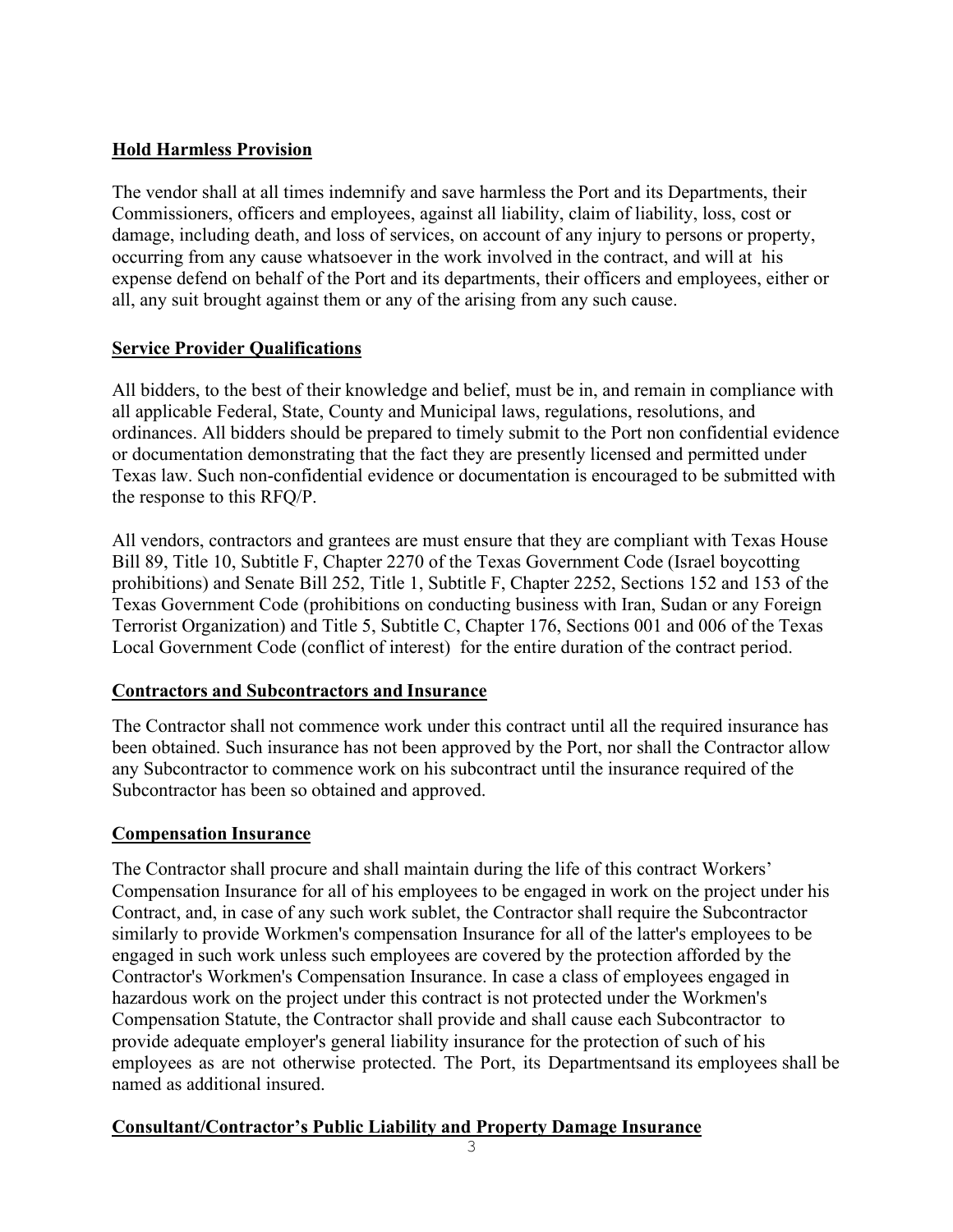The Contractor shall procure and shall maintain during the life of this contract a Comprehensive Liability Policy providing bodily injury and property damage coverage on an occurrence basis including damages arising from blasting explosion or collapse, mechanical equipment digging in streets or highways, and including completed operations, independent contractors, and contractualgeneral liability.

Insurance shall be contractual general liability \$500,000.00 per occurrence bodily injury and property damage; \$5,000 per person medical payments or medical expense; \$500,000.00 per occurrence bodily injury and property damage; \$5,000 per person medical payments or medical expense; \$500,000.00 personal and advertising injury; \$50,000.00 fire damage (any one firm); \$1,000,000.00. The Port, its' Departments and its employees shall be named as additional insured.

# **Proposal Format**

Respondents must respond in the format described below. Failure to submit this information will render your proposal non-responsive.

# **1. Qualifications of the Firm**

- The Respondent shall provide a narrative of the firm's qualities and capabilities that demonstrates how the firm with work with the Port to fulfill the requirements of the work and assistance described in this RFQ/P.
- Recent experience demonstrating current capacity andexpertise in assisting local governments in obtaining reimbursement from state and federal agencies following disaster events and managing other application, implementation, and closeout for other federal funding opportunities and economic development advisory services.
- Cost-center Tracking: The services provided under this contract may be eligible for reimbursement as administrative costs from FEMA. To maximize the Port's ability to recover the cost of services provided under this contract, the firm may be required to track time on a project-by-project basis. Invoices submitted to the Port for payment must reflect this project-by-project breakdown and must provide sufficient backup documentation to ensure reimbursement eligibility.

# **2. Qualifications of Staff**

- Describe the composition and structure of the firm and include the organizational structure of thefirm and the names of the executive leadership of the firm.
- Key Staff The Respondent shall include a list of the proposed staff that will perform the work required if awarded this contract and a summary of staff qualifications. Provide resume representative of staff likely to be assigned to this project.
- An organizational chart and management plan should be included in this section.

# **3. Selected Project Experience**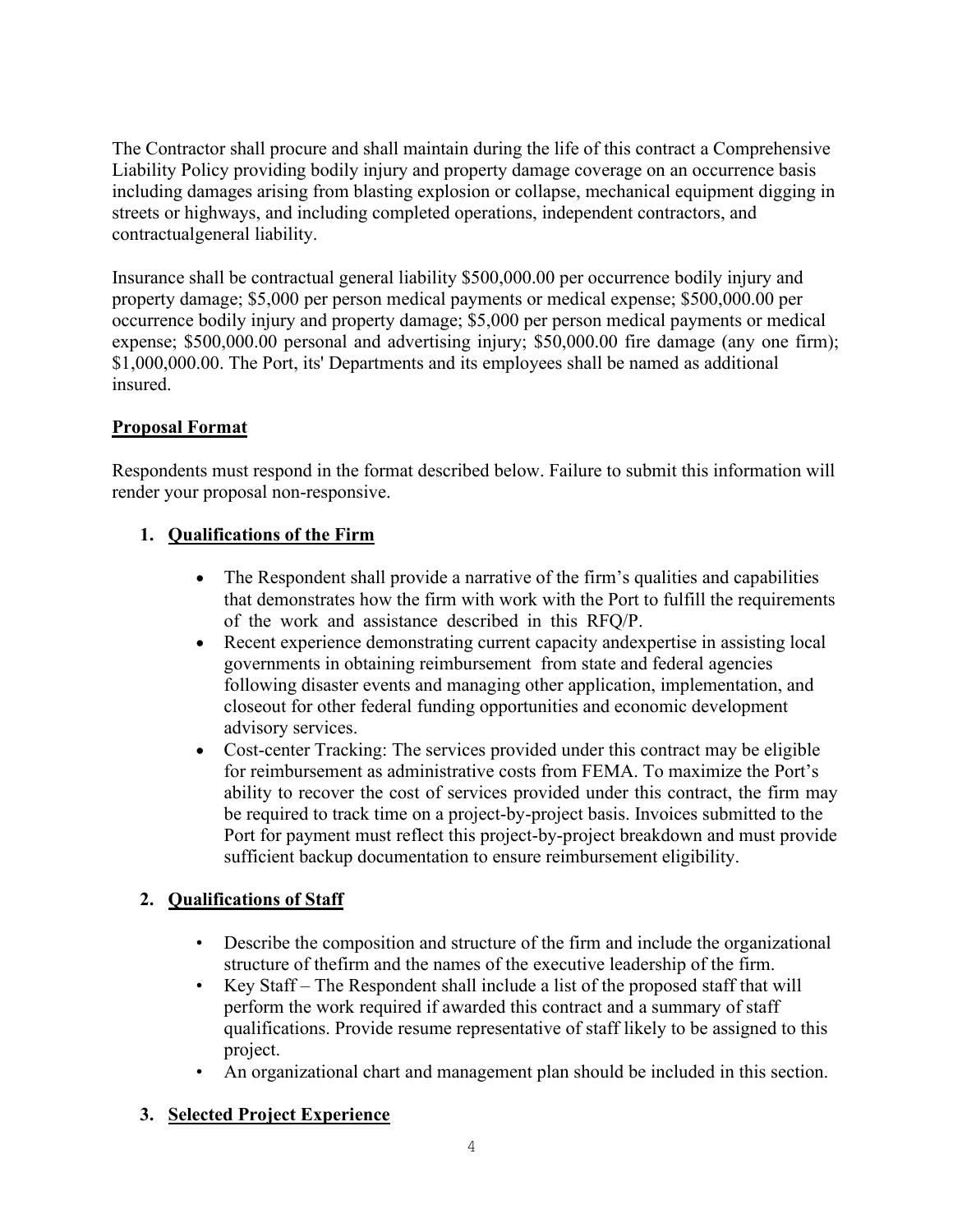- Provide at least five (5) summaries of similarly aligned projects the firm(s) has been (past 10 years) or is currently engaged on.
- Provide at least three references for which the firm or its proposed staff has performed as prime that like the requirements in the Scope of Services. Provide the reference contact name, address, e-mail address, telephone numbers and date of the contract.

#### **4. Technical Approach**

• Provide a description specific to the Respondent's approach to the disaster recovery grants management and other federal funding opportunities components of the requested scope of services.

#### **5. Cost Proposal**

• Each Respondent must complete and submit the Cost Proposal Form/Fee Schedule included herein. The Cost Proposal will be evaluated on the hourly rates submitted on the cost proposal form for the labor positions listed. All non-labor costs will be billed to the Port at cost without markup.

#### **ADDITIONAL INFORMATION REQUIRED FOR STATEMENT OF QUALIFICATIONS**

1. Additional submission requirements:

#### **a. THE RFQ MUST INCLUDE THE FOLLOWING CERTIFICATE:**

"*I certify that the above information is correct and complete to the best of my knowledge. I also certify that to the best of my knowledge or belief, no commissioner or employee of Matagorda County Navigation District #1, Port of Palacios is financially interested, directly or indirectly, in my firm or in the purchase of services as described in this RFQ."*

Date:

Name of Lead Consultant: Title:

- **b.** A copy of Consultant's current **certificate of insurance** for professional liability.
- **c. A statement of conflicts** (if any) the proposing entity or key employees may have regarding these services. The statement should include conflicts, as well as any working relationships that may be perceived by disinterested parties as a conflict. If no potential conflicts of interests are identified, please state so.
- **d. Conflicts of Interest Questionnaire (Form CIQ)** Texas Local Government Code chapter 176 requires that any vendor or person who enters or seeks to enter into a contract with a local government entity disclose in the Questionnaire Form CIQ the vendor or person's employment, affiliation, business relationship, family relationship or provision of gifts that might cause a conflict of interest with a local government entity. Questionnaire Form CIQ must be submitted with the response.
- **e. Certificate of Interested Parties (Form 1295)** Effective January 1, 2016, all contracts and contract amendments, extensions, or renewals executed by the Port will require the completion of Form 1295 "Certificate of Interested Parties" pursuant to Government Code § 2252.908. Form 1295 must be completed by awarded vendor at time of signed contract submission.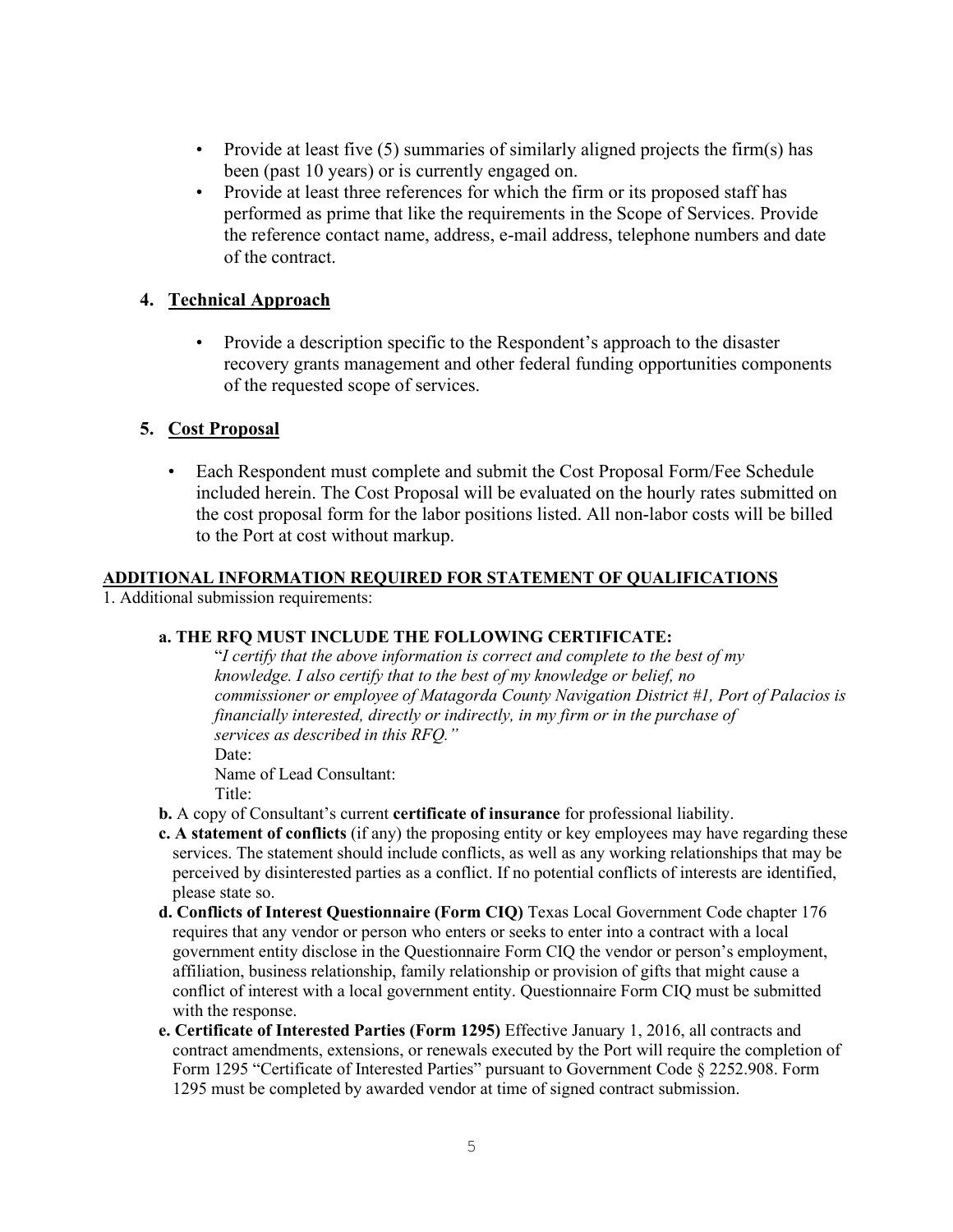# **Selection Criteria**

The following weighted criteria will be utilized to select the consultant awarded this contract:

| <b>CRITERION</b>                                                                                                                                                                                                                               |            |
|------------------------------------------------------------------------------------------------------------------------------------------------------------------------------------------------------------------------------------------------|------------|
| Firm experience on similar projects including references, addressing FEMA<br>grants/program management, other federal funding grants/program<br>management and ports and economic development advisory services. Port<br>experience preferred. | 30         |
| Staff qualifications and experience including demonstration of knowledge<br>of FEMA regulations and procedures, other federal funding opportunities<br>and ports and economic development.                                                     | 30         |
| Project understanding and approach                                                                                                                                                                                                             | 30         |
| Cost                                                                                                                                                                                                                                           | 10         |
| TOTAL                                                                                                                                                                                                                                          | <b>100</b> |

# **Selection Date**

A selection is anticipated to be made on December 15, 2021, at 1:00 p.m. during the Regular Monthly Board Meeting of the Board of Commissioners and the firm would be utilized immediately thereafter.

## **Scope of Services**

The consulting firm/contractor will provide experienced personnel and resources to complete the following activities:

# *FEMA*

- Applicants Briefing and Scoping Meeting. Attend meetings with the State/Federal agencies including applicant briefings, kick-off meetings and project specific discussions.
- Technical Assistance. Provide general financial management advice and assistance including but not limited to:
	- Develop and support the ongoing activity of a disaster recovery team to aid the Port in the FEMA Public Assistance process.
	- Provide advice as to the disaster recovery team as appropriate and participate in meetings.
	- Provide advice as to the eligibility of facilities, work, and costs and develop justifications for presentation to the State and FEMA with regard to any issues which may arise; and
- Correspondence. Aid in the preparation of correspondence to the State agencies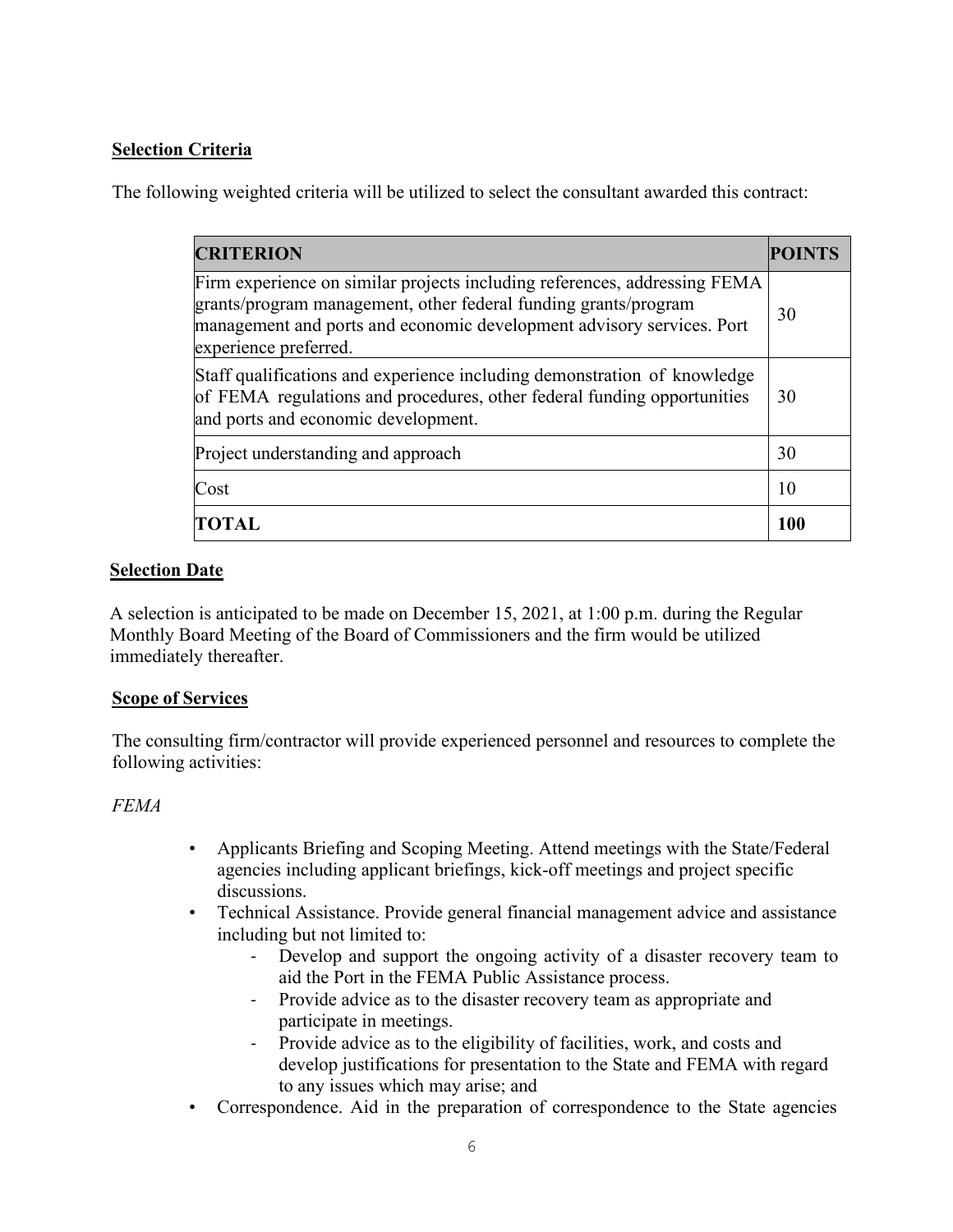and FEMA on behalf of the Port as necessary.

- Assist with program management planning and periodic reports depicting the status of grant management progress and participate in status meetings, as necessary.
- Inspection/Damage Assessment. Inspect disaster related damage to eligible facilities, identity eligible emergency and permanent work (Categories A through G) and review records of emergency expenses incurred by the Port.
- Document. Ensure all eligible damages have been quantified and presented to Federal Inspectors/Project Officers.
- Financial Tracking. Categorize, record, track and document costs on approved forms in support of the financial reimbursement process.
- Financial Management. Assistance in requesting Immediate Needs Funding or Grants Based on Estimates; Development and tracking of plans for Cash flow management and disbursements by State/FEMA; Insurance evaluation, documentation adjusting and settlement services; Tracking project progress, expenditures, reimbursement requests and receipts.
- Project Worksheet. Prepare Project Worksheets for Categories A through G for review by FEMA and the State ensuring that the scope of work is accurate and comprehensive, estimates are accurate, expenses are eligible and documented, and that projects are categorized as small or large in a manner that ensures prompt and sufficient reimbursement to the Port; Attend all meetings with the Port, County, Stateand FEMA (and/or other Federal agencies) to assist in negotiating individual Project Worksheets as needed.
- Reporting. Compile and summarize in FEMA approved format Categories A through G costs for presentation to FEMA and the State and inclusion in project worksheets.
- Aid Port departments having difficulty with their claims.
- Ensure the Port meets all deadlines imposed by FEMA and/or the State for documentation, appeals, completion of work, etc.
- Appeal. If the Port disagrees with any FEMA determinations, make all reasonable efforts to resolve any such dispute and/or strategize and write appeals; Provide fully qualified counsel to the Port in support of any legal action required as the result of an appeal.
- Closeout. Aid in the preparation of documentation for, and represent the Port in, all project closeout activities, Participate in exit conferences with the Port, State, and FEMA.
- Audit. Upon completion of all projects and drawn down reimbursement for all eligible costs, finalize preparations for State and FEMA final inspections and audits.
- Hazard Mitigation Services (including FEMA Stafford Act sections 403, 404, 406, and 428 sections and knowledge thereof): Assist in identifying, developing, and evaluating opportunities for hazard mitigation projects (Section 404 and 406). Develop hazard mitigation proposals, cost benefit analysis (BCA). Prepare other hazard mitigation services related to Hazard Mitigation Grant Program, Pre-Disaster Mitigation such as the Flood Mitigation Assistance (FMA) and Building Resilient Infrastructure in Communities (BRIC) programs, and other mitigation programs.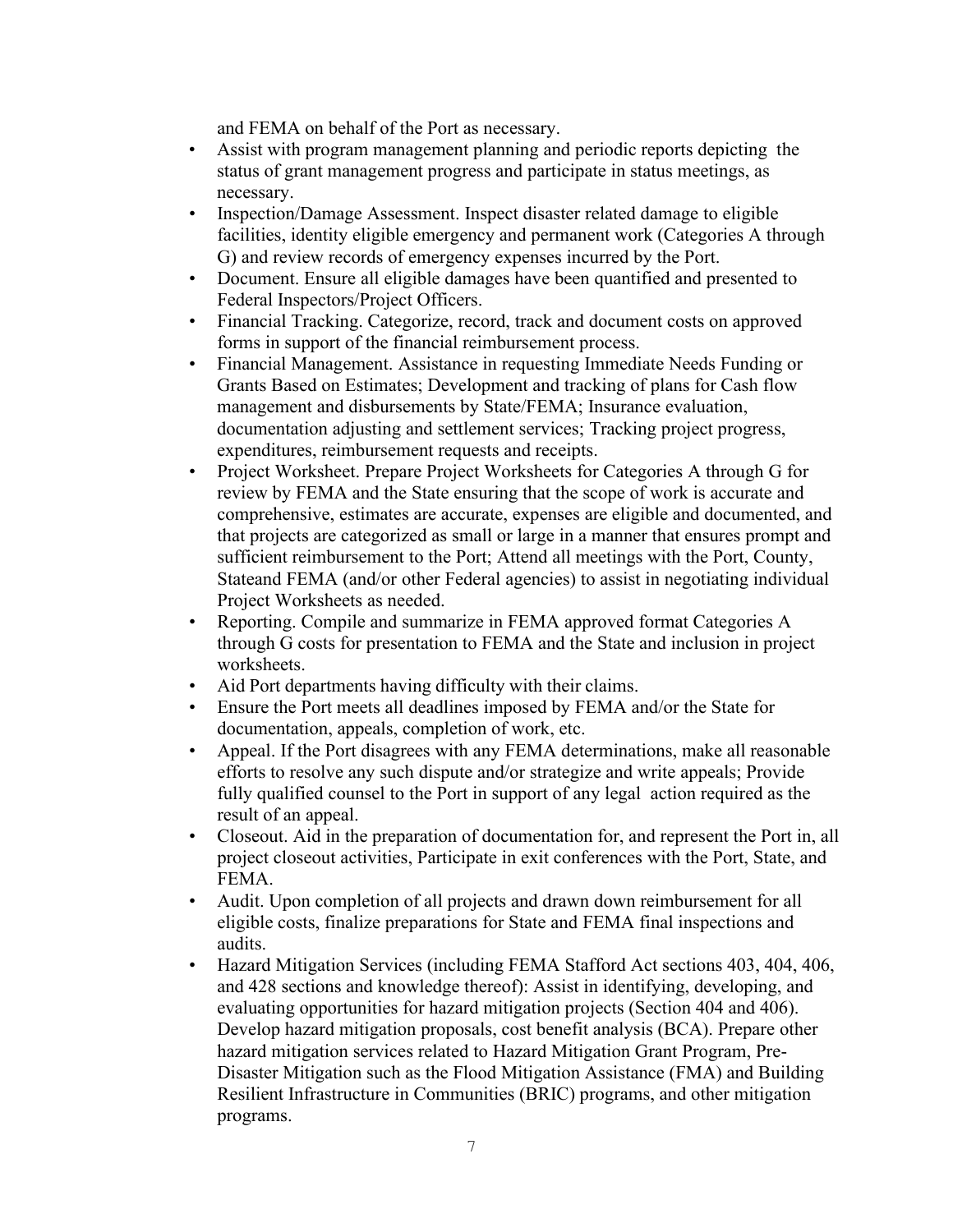- Other Grant Management Assistance: Provide other state and federal grant management services as needed for declared disasters as approved by the Port. Assist the Port with the management and administration of other federal grant management programs not identified above such as Port Infrastructure Development Grants, Port Security Grants, Economic Development Administration Grants, etc.
- Assistance with Individual Assistance information, publications, advertising, and coordination of community knowledge.
- Assist Port in Threat and Hazard Identification and Risk Assessment (THIRA) Updates to include analysis and implementation of changes resulting in a comprehensive THIRA revision for the Port and/or Matagorda County.
- Assist the Port in implementing lessons learned from major disaster declarations, and other disaster knowledge and experience into a revision of the local Emergency Operations Plan(s).

# *OTHER STATE FEDERAL FUNDING OPPORUTNITIES*

- Other Grant Management Assistance: Provide other state and federal grant management services as needed for declared disasters as approved by the Port. Assist the Port with the management and administration of other state and federal programs not identified above, these include, but are not limited to, all resources made available through the American Rescue Plan Act and potential future appropriations resulting from the Build Back Better Act (Reconciliation bill) and the Infrastructure Investment and Jobs Act (Infrastructure bill).
- Application Development and Submission: Provide all necessary technical services for application development and submission, including technical writing, preliminary scoping, feasibility, cost estimating, and other services required to successfully build content for state and federal grant programs.
- Award Management: Manage compliance as required for state and federal grants, including, but not limited to, request for information responses, procurement, records retention, change management, environmental clearance, reporting and monitoring and closeout.

## *PROGRAM MANAGEMENT FOR STATE AND FEDERAL GRANTS*

- Overall program management services: the consultant shall be responsible for supporting the development and implementation of the overall program/project plan as required by the Port.
- Coordinate, conduct and record all project meetings throughout the application, implementation, and closeout stages.
- Identify all professional resources needed for state and federal grant award projects
- Management of the design phase for: The consultant shall be responsible for assisting the Port in the procurement of, and providing design management of, professional design services required to implement construction projects as required by the Port.
- Provide technical assistance to support issue resolution as needed during project implementation.
- Design and implement any beneficiary programs that may result from a federal or state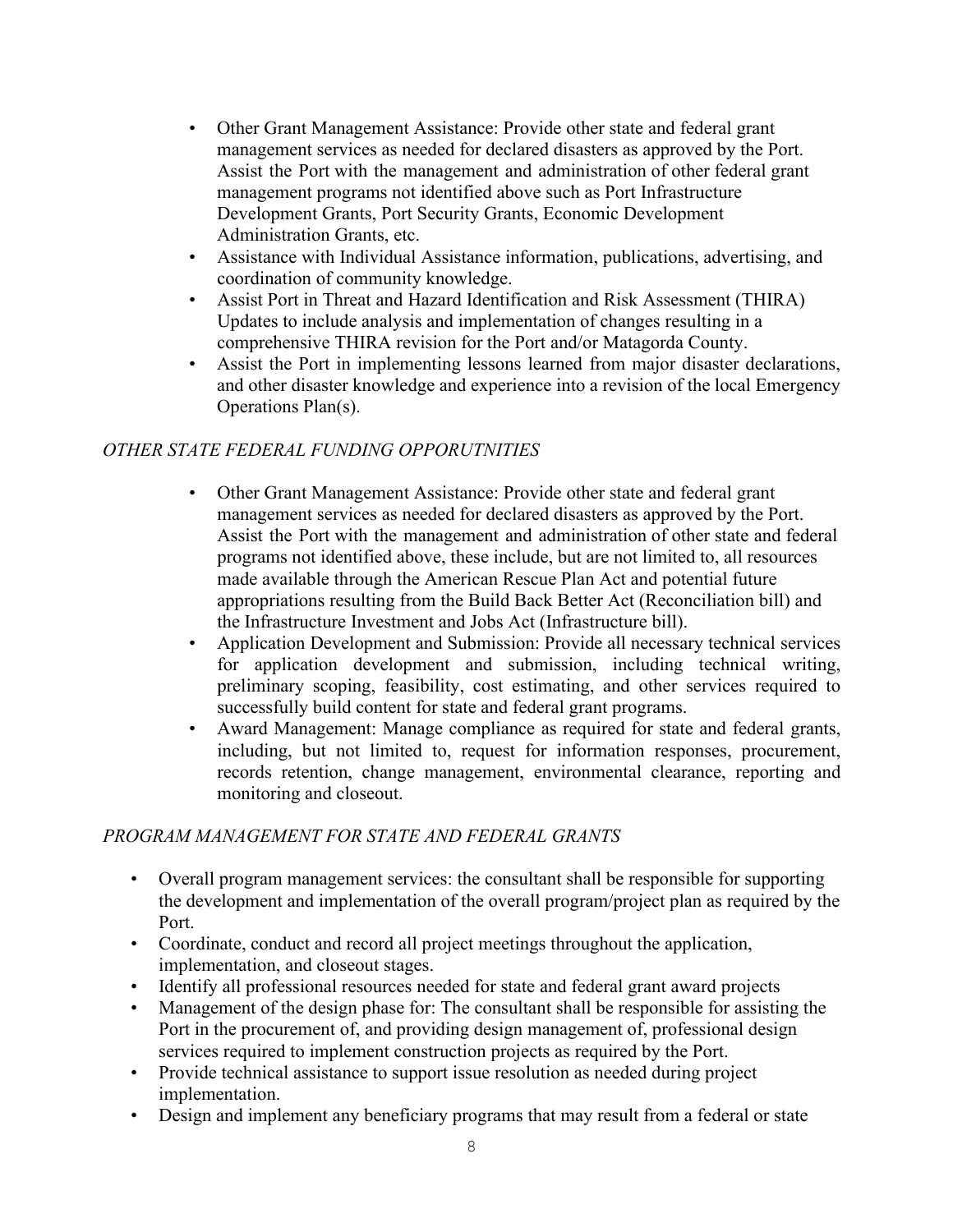award.

- Management of the construction phase: the consultant shall be responsible for management of the procurement of construction services and providing project construction management of the construction phase of all designated Port projects.
- Field inspection services: The consultant shall be responsible for providing field inspection services as necessary to ensure compliance to schedule, budget and quality contractual requirements.
- Project controls: The consultant shall be responsible for coordinating with the appropriate staff person to manage invoices contracts, change orders, and amendments to develop systems that result in the delivery of projects on time and within budget.
- Provide quality assurance of all deliverables prepared by professional services firms.
- Project close out: the consultant shall be responsible for preparing documentation for close-out. Close-out includes providing data to set up preventative maintenance and asset preservation programs for each project executed. It also includes management of warranty periods. The consultant shall be responsible for any financial reports or other documentation as required per the terms of the financial grants received to execute projects.
- Ensure all projects and programs satisfy grant compliance and schedule requirements.
- Provide regular reporting and real time tracking of project progress for the Port.

# *PORTS AND ECONOMIC DEVELOPMENT ADVISORY SERVICES*

- Advise the Port on growth and strategic initiatives that support the Port's economic development objectives as required, including those related to site selection and business recruitment.
- Provide public-private partnership advisory for port operations, maintenance, and site development as required.
- Advise the Port regarding external resources available to support the Port's mission.

(END OF SCOPE OF SERVICES)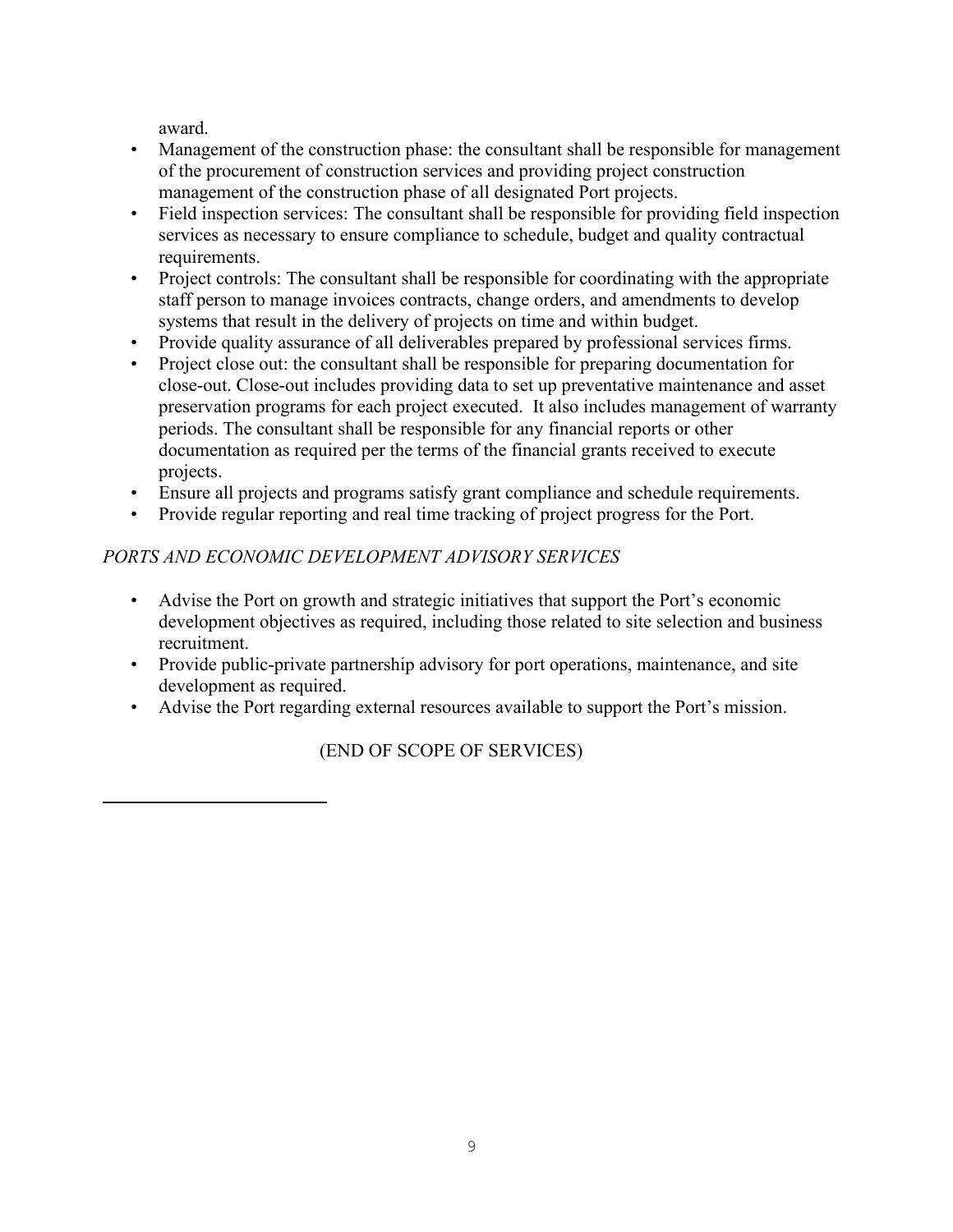# **Cost Proposal Form**

*The hourly labor rates shall include all applicable overhead and profit. All non-labor related project costs (including travel, lodging, and per diem) will be billed to the Port at cost without mark-up.*

| <b>POSITIONS</b>                               | <b>HOURLY RATES</b> |
|------------------------------------------------|---------------------|
| Program Executive                              | \$                  |
| Program Director                               | \$                  |
| Federal Grants Manager                         | \$                  |
| Project Manager                                | S                   |
| <b>Federal Grants Specialist</b>               | \$                  |
| Project Specialist                             | \$                  |
| Sr. Economic Development Subject Matter Expert | \$                  |
| Jr. Economic Development Subject Matter Expert | \$                  |
| Design Professional (Architect / Engineer)     | \$                  |
| Planner                                        | \$                  |
| Insurance Specialist                           | \$                  |
| Appeals Specialist                             | \$                  |
| <b>Administrative Assistant</b>                | \$                  |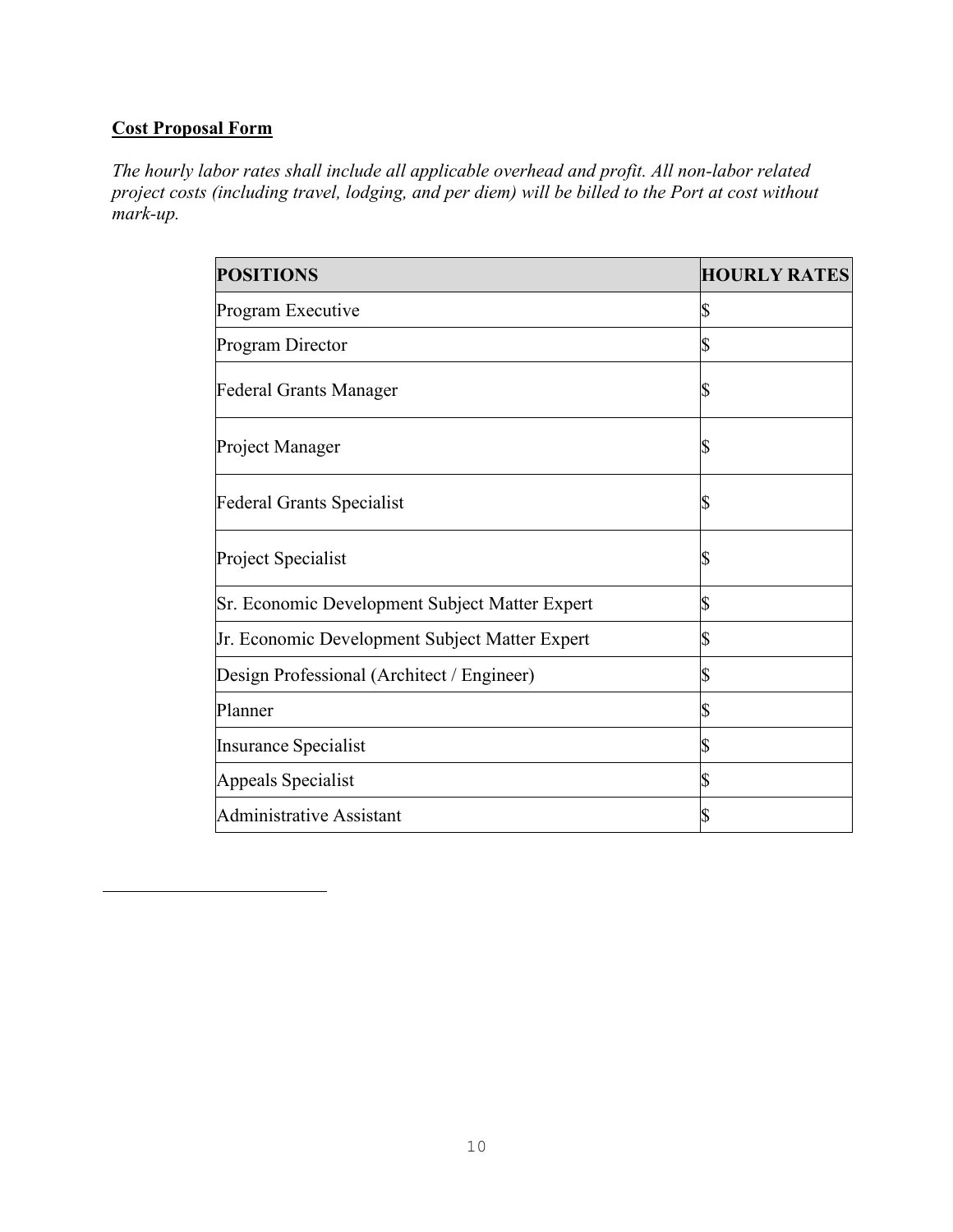# **REQUIRED TERMS AND CONDITIONS**

The following mandatory contract terms and clauses shall be included in any contract awarded under this RFQ/P:

*\*\*\*Ownership of documents/work: Any contract entered into as a result of this RFQ/P will contain the following provision: The copyright provisions of 44 CFR Sec. 13.34 shall also extend to final documents produced for the Port of Palacios by the CONSULTANT, and the rights granted to FEMAby the provisions of 44 CFR Sec. 13.34 hall also extend to the Port. The Port reserves a royalty-free, nonexclusive, and irrevocable license to reproduce, revise, publish, or otherwise use, and to authorize others to use for Port purposes the copyright in the work developed under this contract for services which is, or may be, funded by a federal (FEMA or otherwise) grant program(s). \*\*\**

# **STANDARD FEDERAL CONTRACTING CLAUSES**

The Parties shall comply with all federal laws and regulations applicable to the receipt of FEMA grants, including, but not limited to the contractual procedures set forth in Title 2 of the Code of Federal Regulations, Part 200 ("2 CFR 200"), including Appendix II to such Part ("Appendix  $II$ ").

In addition, the Parties agree to following:

- 1) Client confirms that it is entitled to exercise all administrative, contractual, or other remedies permitted by law to enforce Consultant's compliance with the terms of this Agreement, except to the extent expressly provided otherwise by this Agreement.
- 2) Client confirms that it may terminate this Agreement for cause or convenience in accordance with the procedures set forth in this Agreement.
- 3) Compliance with the Davis-Bacon Act and Copeland Anti-Kickback Act as applicable to the Services.
- 4) Consultant shall comply with 18 U.S.C. §874, 40 U.S.C. § 3145, and the requirements of 29 CFR Part 3 as may be applicable, which are incorporated by reference into this Agreement.
	- a) Subcontracts. Consultant and any subcontractors to Consultant shall insert in any subcontracts the clause above and such other clauses as FEMA may by appropriate instructions require, and also a clause requiring the subcontractors to include these clauses in any lower tier subcontractors.
	- b) The prime contractor shall be responsible for compliance by any subcontractor or lower tier subcontractor with all of these contract clauses.
	- c) Breach. A breach of the contract clauses above may be grounds for termination of the contract, and for debarment as a contractor and subcontractor as provided in 29 CFR §5.12.
- 5) Compliance with the Clean Air Act and the Federal Water Pollution Control Act
	- a) Clean Air Act: Consultant agrees to comply with all applicable standards, orders or regulations issued pursuant to the Clean Air Act, 42 U.S.C. §7401 et seq.
		- i) Consultant agrees to report each violation to CLIENT and understands and agrees that Client will, in turn, report each violation as required to assure notification to FEMA and the appropriate Environmental Protection Agency Regional Office.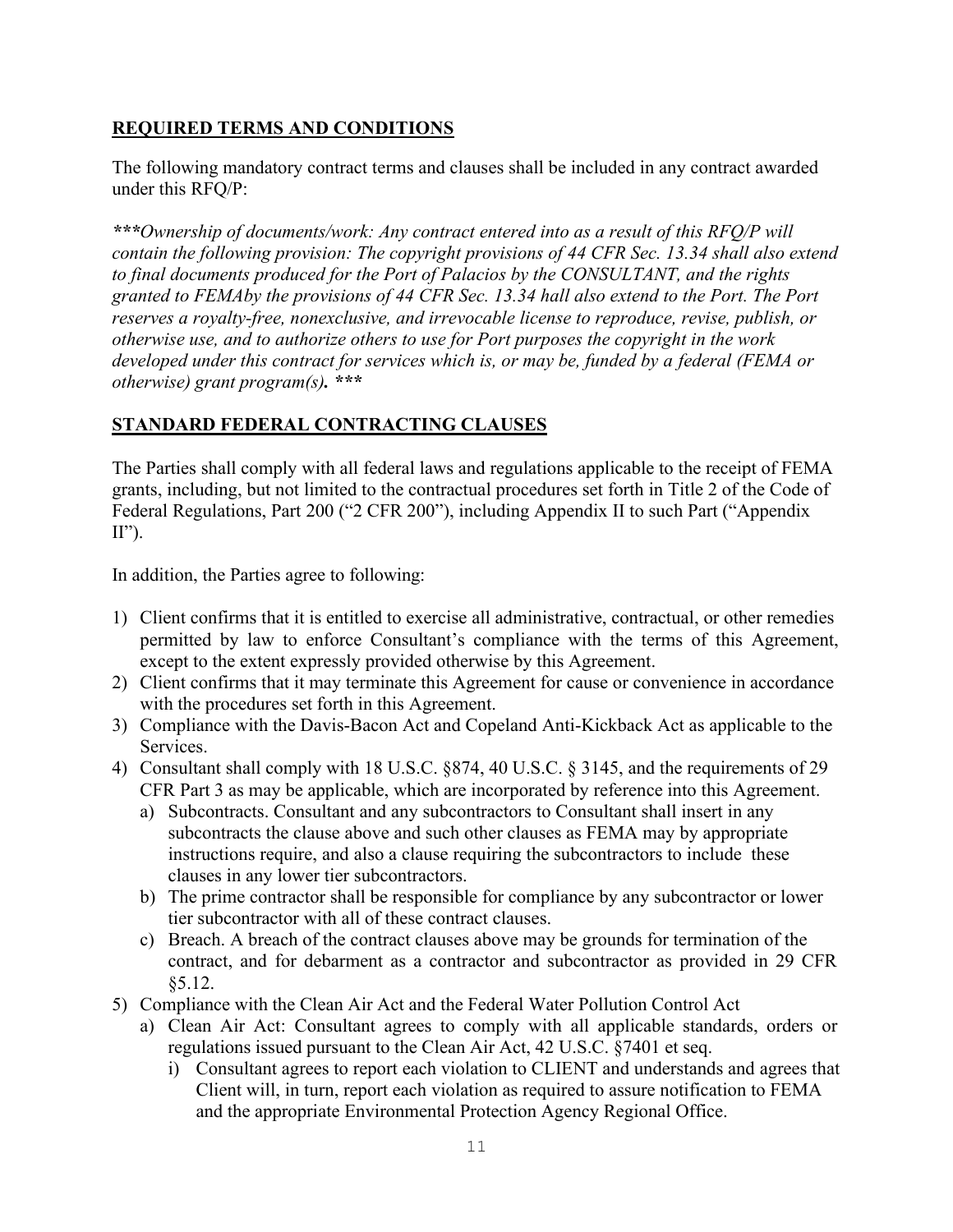- ii) Consultant agrees to include these requirements in each subcontract exceeding \$150,000 financed in whole or in part with Federal assistance provided by FEMA.
- b) Federal Water Pollution Control Act
	- i) Consultant agrees to comply with all applicable standards, orders or regulations issued pursuant to the Federal Water Pollution Control Act, as amended, 33 U.S.C. 1251 et seq.
	- ii) Consultant agrees to report each violation to Client and understands and agrees that Client will, in turn, report each violation as required to assure notification to FEMA and appropriate Environmental Protection Agency Regional Office.
	- iii) The contractor agrees to include these requirements in each subcontract exceeding \$150,000 financed in whole or in part with Federal assistance provided by FEMA."
- 6) Suspension and Debarment
	- a) This contract is a covered transaction for purposes of 2 C.F.R. pt. 180 and 2 C.F.R. pt. 3000. As such, Consultant is required to verify that none of Consultant, its principals (defined at 2 C.F.R.§ 180.995), or its affiliates (defined at 2 C.F.R. § 180.905) are excluded (defined at 2 C.F.R. § 180.940) or disqualified (defined at 2 C.F.R. § 180.935).
	- b) Consultant must comply with 2 C.F.R. pt. 180, subpart C and 2 C.F.R. pt. 3000, subpart C and must include a requirement to comply with these regulations in any lower tier covered transaction it enters into.
	- c) This certification is a material representation of fact relied upon by Client. If it is later determined that Consultant did not comply with 2 C.F.R. pt. 180, subpart C and 2 C.F.R. pt. 3000, subpart C, in addition to remedies available to Client, the Federal Government may pursue available remedies, including but not limited to suspension and/or debarment.
	- d) The bidder or proposer agrees to comply with the requirements of 2 C.F.R. pt. 180, subpart C and 2 C.F.R. pt. 3000, subpart C while this offer is valid and throughout the period of any contract that may arise from this offer. The bidder or proposer further agrees to include a provision requiring such compliance in its lower tier covered transactions.
	- e) Compliance with Byrd Anti-Lobbying Amendment
	- f) Consultant hereby certifies to the best of its knowledge that:
		- i) No Federal appropriated funds have been paid or will be paid, by or on behalf of Consultant, to any person for influencing or attempting to influence an officer or employee of an agency, a Member of Congress, an officer or employee of Congress, or an employee of a Member of Congress in connection with the awarding of any Federal contract, the making of any Federal grant, the making of any Federal loan, the entering into of any cooperative agreement, and the extension, continuation, renewal, amendment, or modification of any Federal contract, grant, loan, or cooperative agreement.
		- ii) If any funds other than Federal appropriated funds have been paid or will be paid to any person for influencing or attempting to influence an officer or employee of any agency, a Member of Congress, an officer or employee of Congress, or an employee of a Member of Congress in connection with this Federal contract, grant, loan, or cooperative agreement, Consultant shall complete and submit Standard Form- LLL, "Disclosure Form to Report Lobbying," in accordance with its instructions.
	- g) Consultant shall require that the language of this certification be included in the award documents for all subawards at all tiers (including subcontracts, subgrants, and contracts under grants, loans, and cooperative agreements) and that all subrecipients shall certify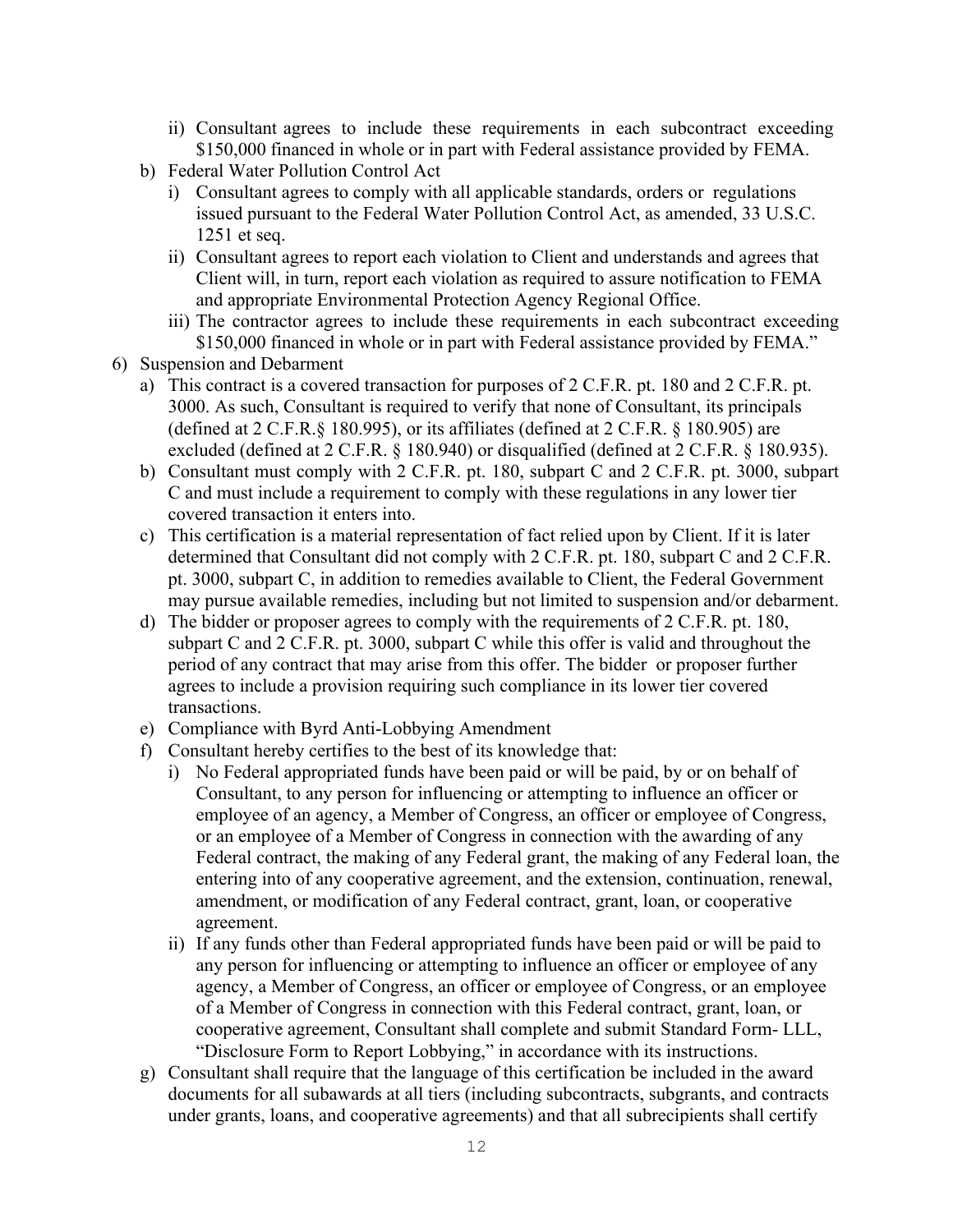and disclose accordingly.

- h) Contractors who apply or bid for an award of \$100,000 or more shall file the required certification. Each tier certifies to the tier above that it will not and has not used Federal appropriated funds to pay any person or organization for influencing or attempting to influence an officer or employee of any agency, a member of Congress, officer or employee of Congress, or an employee of a member of Congress in connection with obtaining any Federal contract, grant, or any other award covered by 31 U.S.C. § 1352. Each tier shall also disclose any lobbying with non-Federal funds that takes place in connection with obtaining any Federal award. Such disclosures are forwarded from tier to tier up to the recipient.
	- i) This certification is a material representation of fact upon which reliance was placed when this transaction was made or entered into. Submission of this certification is a prerequisite for making or entering into this transaction imposed by 31, U.S.C. § 1352(as amended by the Lobbying Disclosure Act of 1995). Any person who fails to file the required certification shall be subject to a civil penalty of not less than \$10,000and not more than \$100,000 for each such failure.
- i) By executing this Agreement, Consultant hereby certifies or affirms the truthfulness and accuracy of each statement of its certification and disclosure, if any. In addition, Consultant understands and agrees that the provisions of 31 U.S.C. § 3801 et seq., apply to this certification and disclosure, if any.
- j) Procurement of Recovered Materials: In the performance of this contract, Consultant shall make maximum use of products containing recovered materials that are EPAdesignated items unless the product cannot be acquired:
	- i) Competitively within a timeframe providing for compliance with the contract performance schedule.
	- ii) Meeting contract performance requirements; or
	- iii) At a reasonable price.
	- iv) Information about this requirement, along with the list of EPA-designate items, is available at EPA's Comprehensive Procurement Guidelines website, [https://www.epa.gov/smm/comprehensive-procurement-guideline-cpg-](http://www.epa.gov/smm/comprehensive-procurement-guideline-cpg-program)progra[m.](http://www.epa.gov/smm/comprehensive-procurement-guideline-cpg-program)
- 7) Access to Records: The following access to records requirements apply to this Agreement:
	- a) Consultant agrees to provide Client, the FEMA Administrator, the Comptroller General of the United States, or any of their authorized representatives access to any books, documents, papers, and records of the Contractor which are directly pertinent to this contract for the purposes of making audits, examinations, excerpts, and transcriptions.
	- b) Consultant agrees to permit any of the foregoing parties to reproduce by any means whatsoever or to copy excerpts and transcriptions as reasonably needed.
	- c) Consultant agrees to provide the FEMA Administrator or his authorized representatives access to construction or other work sites pertaining to the work being completed under the contract.
- 8) Use of DHS Seal: Consultant shall not use the DHS seal(s), logos, crests, or reproductions of flags or likenesses of DHS agency officials without specific FEMA pre- approval.
- 9) Compliance with Federal Law: This is an acknowledgement that FEMA financial assistance will be used to fund the Agreement only. Consultant will comply will all applicable federal law, regulations, executive orders, FEMA policies, procedures, and directives.
- 10) Non-Obligation of Federal Government: The Federal Government is not a party to this Agreement and is not subject to any obligations or liabilities to the non-Federal entity, contractor, or any other party pertaining to any matter resulting from the contract.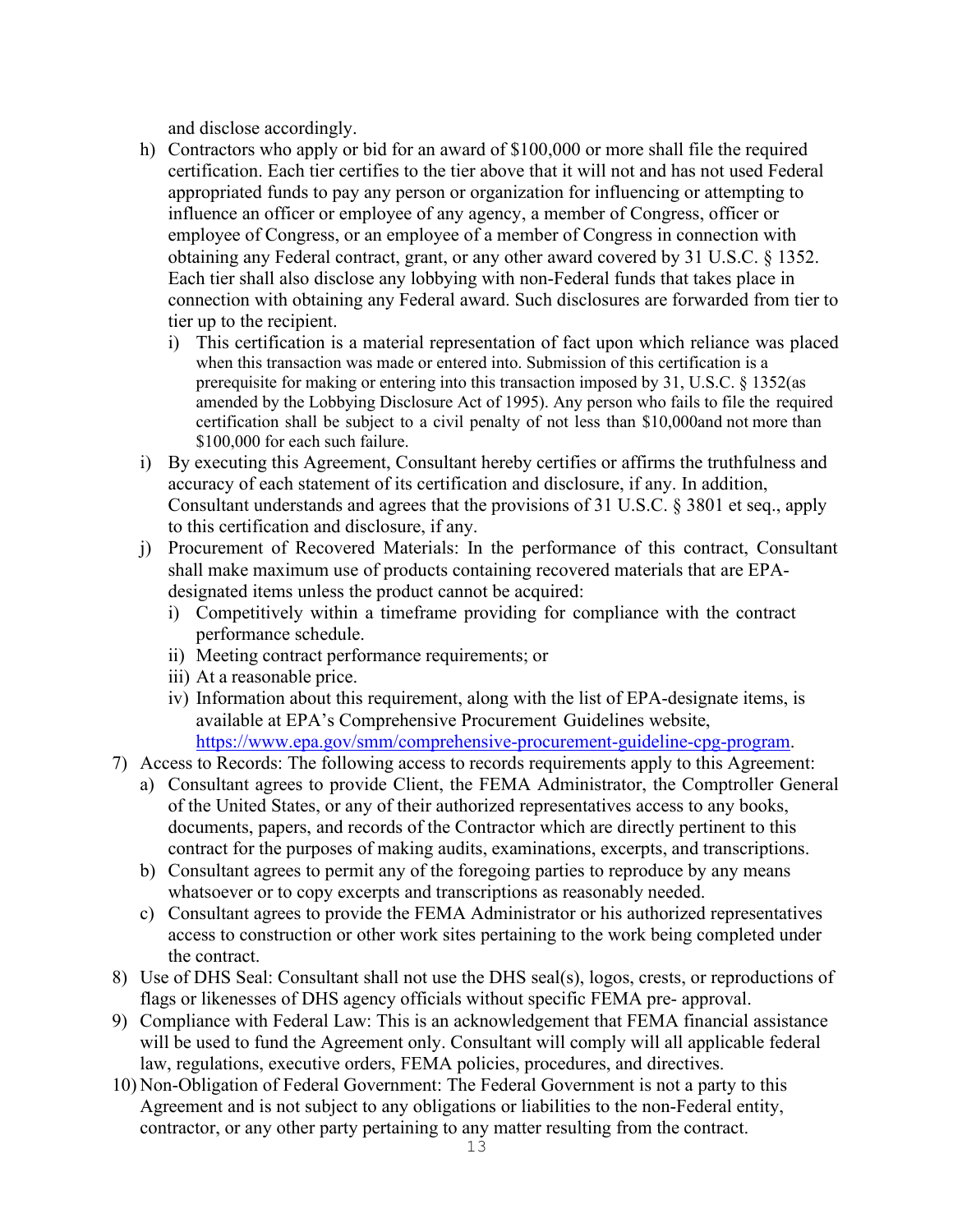11) Program Fraud and False or Fraudulent Statements or Related Acts: Consultant acknowledges that 31 U.S.C. Chap. 38 (Administrative Remedies for False Claims and Statements) applies to the contractor's actions pertaining to this contract.

# **HUD General Provisions**

The following terms and conditions apply to any contract for which any portion of the funding is derived from a grant made by the United States Department of Housing and Urban Development ("HUD"). In addition, Subcontractor shall comply with the Federal Labor Standards Provisions set forth in Form HUD-4010, available at: <http://www.hud.gov/offices/adm/hudclips/forms/files/4010.pdf>

## **Provisions Required by Law Deemed Inserted**

Each and every provision of law and clause required by law to be inserted in this contract shall be deemed to be inserted herein and the contract shall be read and enforced as though it were included herein, and if through mistake or otherwise any such provision is not inserted, or is not correctly inserted, then upon the application of either party the contract shall forthwith be physically amended to make such insertion or correction.

#### **Statutory and Regulatory Compliance**

Contractor and Subcontractor shall comply with all laws and regulations applicable to the Community Development Block Grant-Disaster Recovery funds appropriated by the Disaster Relief Appropriations Act, 2013 (Pub. L. 113-2), including but not limited to the applicable Office of Management and Budget Circulars, which may impact the administration of funds and/or set forth certain cost principles, including the allowability of certain expenses.

#### **Breach of Contract Items**

The Port reserves its right to all administrative, contractual, or legal remedies, including but not limited to suspension or termination of this contract, in instances where the Contractor or any of its subcontractors violate or breach any contract term. If the Contractor or any of its subcontractors violate or breach any contract term, they shall be subject to such sanctions and penalties as may be appropriate. The duties and obligations imposed by the contract documents and the rights and remedies available thereunder shall be in addition to and not a limitation of any duties, obligations, rights and remedies otherwise imposed or available by law.

#### **Reporting Requirements**

The Contractor and Subcontractor shall complete and submit all reports, in such form and according to such schedule, as may be required by the Port to the Prime Contractor to be submitted to the Port. The Subcontractor shall cooperate with all Port efforts to comply with HUD requirements and regulations pertaining to reporting, including but not limited to 24 C.F.R. §§ 85.40-41 (or 84.50-52, if applicable) and 570.507.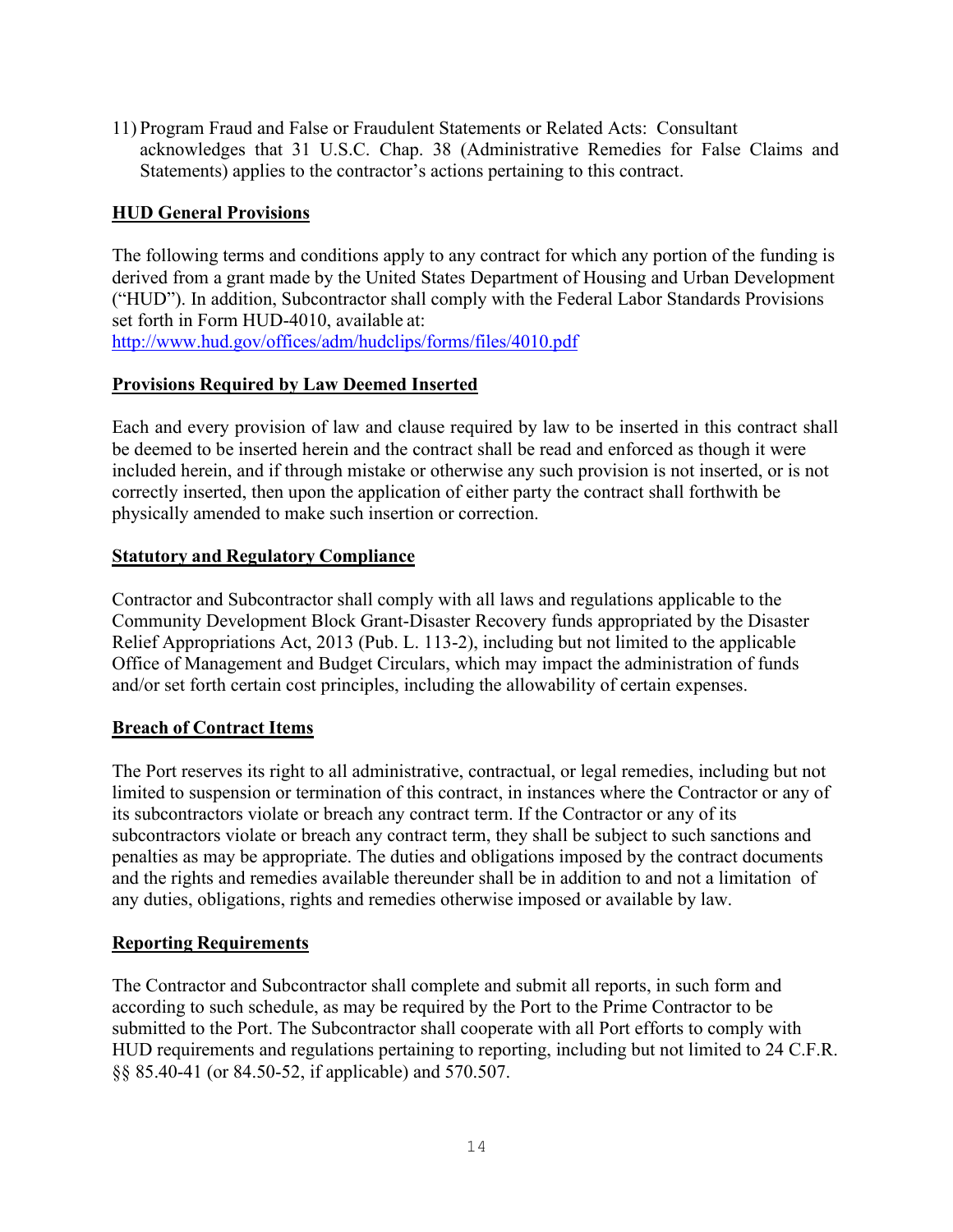## **Access to Records**

The State, the U.S. Department of Housing and Urban Development, the Comptroller General of the United States, or any of their duly authorized representatives, shall have at any time and from time to time during normal business hours, access to any work product, books, documents, papers, and records of the Subcontractor which are related to this contract, for the purpose of inspection, audits, examinations, and making excerpts, copies and transcriptions.

## **Maintenance/Retention of Records**

All records connected with this contract will be maintained in a central location and will be maintained for a period of at least four (4) years following the date of final payment and closeout of all pending matters related to this contract.

## **Small and Minority Firms, Women's Business Enterprises, and Labor Surplus Area Firm Rights to Inventions Made Under a Contract or Agreement**

Contracts or agreements for the performance of experimental, developmental, or research work shall provide for the rights of the Federal Government and the recipient in any resulting invention in accordance with 37 CFR part 401, "Rights to Inventions Made by Nonprofit Organizations and Small Business Firms Under Government Grants, Contracts and Cooperative Agreements," and any implementing regulations issued by HUD.

## **Energy Efficiency**

The Contractor Subcontractor shall comply with mandatory standards and policies relating to energy efficiency issued in compliance with the Energy Policy and Conservation Act (Public Law 94- 163).

## **Title VI of the Civil Rights Act of 1964**

The Contractor and Subcontractor shall comply with the provisions of Title VI of the Civil Rights Act of 1964. No person shall, on the grounds of race, color, or national origin, be excluded from participation in, be denied the benefits of, or be subjected to discrimination under any program or activity receiving federal financial assistance.

## **Section 109 of the Housing and Community Development Act of 1974**

The Contractor and Subcontractor shall comply with the provisions of Section 109 of the Housing and Community Development Act of 1974. No person in the United States shall on the grounds of race, color, national origin, or sex be excluded from participation in, be denied the benefits of, or be subjected to discrimination under any program or activity funded in whole or in part with funds made available under this title. Section 109 further provides that discrimination on thebasis of age under the Age Discrimination Act of 1975 or with respect to an otherwise qualified handicapped individual as provided in Section 504 of the Rehabilitation Act of 1973, as amended, is prohibited.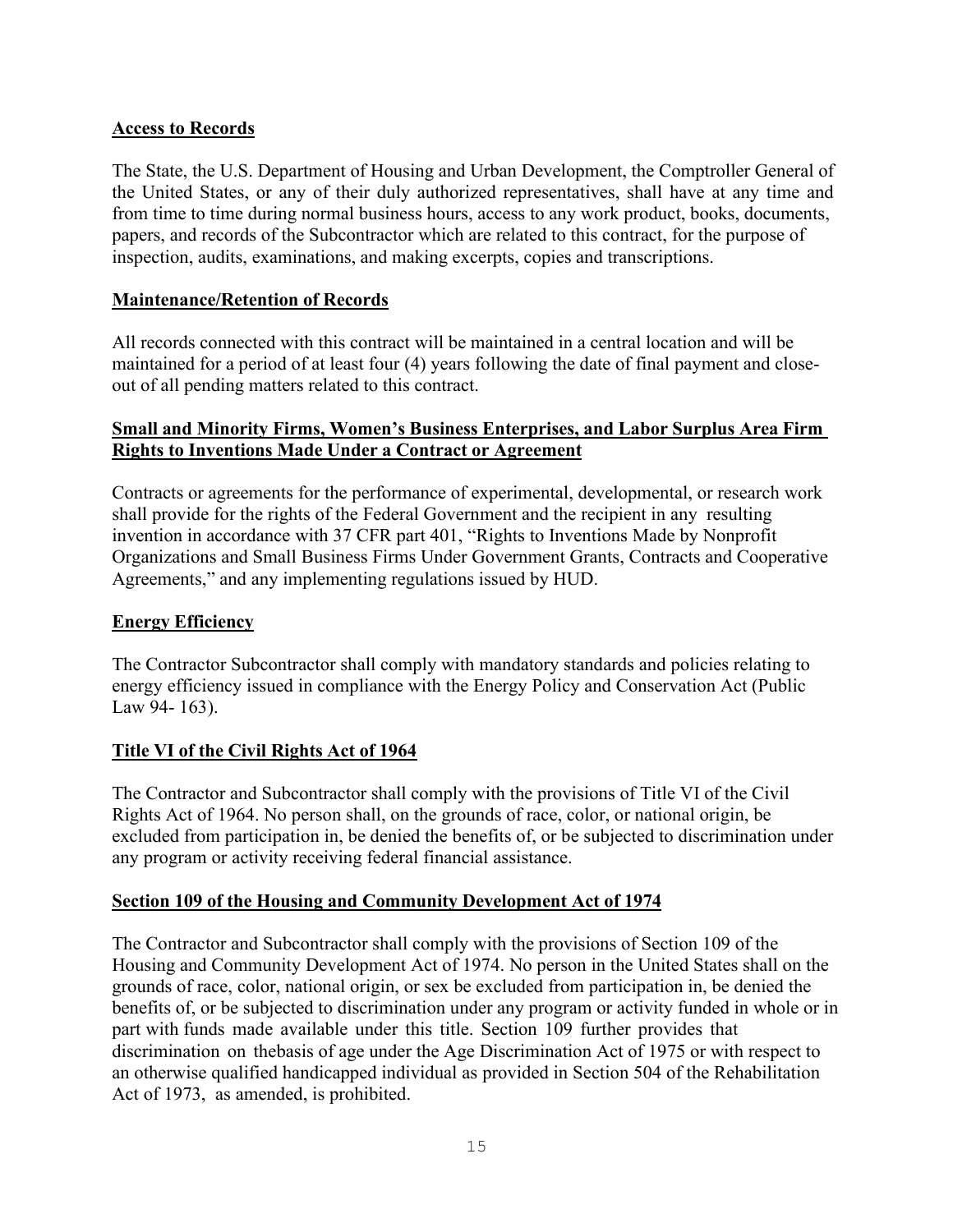## **Section 504 of the Rehabilitation Act of 1973**

The Contractor and Subcontractor shall comply with section 504 of the Rehabilitation Act of 1973 (29 U.S.C. § 94), as amended, and any applicable regulations.

The Subcontractor agrees that no qualified individual with handicaps shall, solely on the basis of handicap, be excluded from participation in, be denied the benefits of, or otherwise be subjected to discrimination under any program or activity that receives Federal financial assistance from HUD.

#### **Age of Discrimination Act of 1975**

The Contractor and Subcontractor shall comply with the Age Discrimination Act of 1975 (42 U.S.C. § 6101 *et seq.*), as amended, and any applicable regulations. No person in the United States shall, on the basis of age, be excluded from participation in, be denied the benefits of, or be subjected to discrimination under, any program or activity receiving Federal financial assistance.

#### **Debarment, Suspension, and Ineligibility**

The Contractor and Subcontractor represents and warrants that it and its subcontractors are not debarred or suspended or otherwise excluded from or ineligible for participation in Federal assistance programs subject to 2 C.F.R. part 2424.

#### **Conflicts of Interest**

The Contractor and Subcontractor shall notify the Port as soon as possible if this contract or any aspectrelated to the anticipated work under this contract raises an actual or potential conflict of interest (as defined at 2 C.F.R. Part 215 and 24 C.F.R. § 85.36 (or 84.42, if applicable)). The Subcontractor shall explain the actual or potential conflict in writing in sufficient detail so thatthe State is able to assess such actual or potential conflict. The Subcontractor shall provide the Port any additional information necessary for The Port to fully assess and address such actual or potential conflict of interest. The Subcontractor shall accept any reasonable conflict mitigation strategy employed by the Port, including but not limited to the use of an independent subcontractor(s) to perform the portion of work that gives rise to the actual or potential conflict.

#### **Assignability**

The Contractor shall not assign any interest in this contract and shall not transfer any interestin the same (whether by assignment or novation) without prior written approval of the Port.

#### **Indemnification**

The Subcontractor shall indemnify, defend, and hold harmless the Port and its agents and employees from and against any and all claims, actions, suits, charges, and judgments arising from or related to the negligence or willful misconduct of the Subcontractor in the performance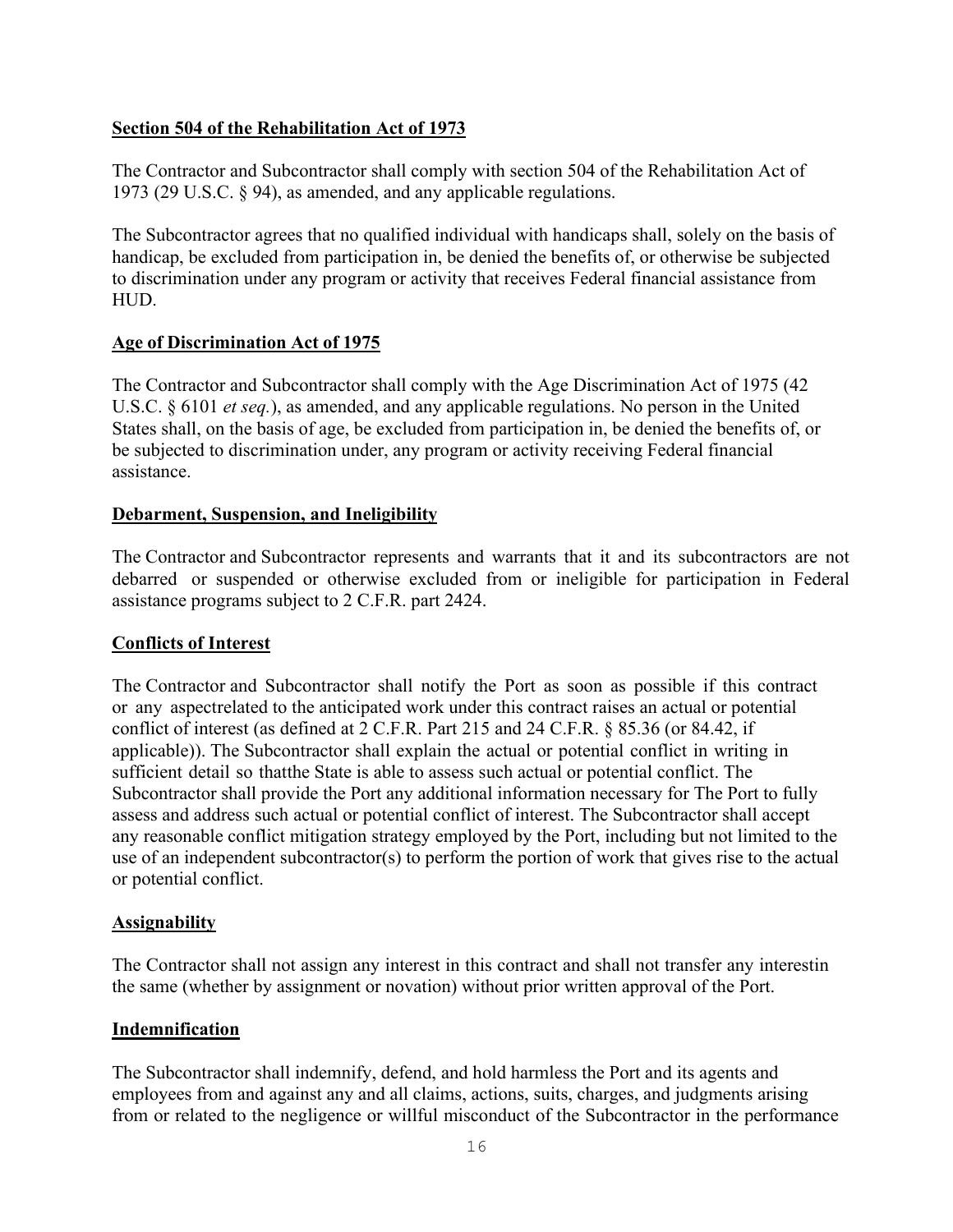of the services called for in this contract.

## **Copeland "kickback" Act**

Salaries of personnel performing work under this contract shall be paid unconditionally and not less often than once a month without payroll deduction or rebate on any account except only such payroll deductions as are mandatory by law or permitted by the applicable regulations issued by the Secretary of Labor pursuant to the Copeland "Anti-Kickback Act" of June 13, 1934 (48 Stat. 948; 62 Stat. 740; 63 Stat. 108; Title 18 U.S.C. § 874; and Title 40 U.S.C. § 276c). The Subcontractor shall comply with all applicable "Anti-Kickback" regulations and shall insert appropriate provisions in all subcontracts covering work under this contract to ensure compliance by subcontractors with such regulations and shall be responsible for the submission of affidavits required of subcontractors thereunder except as the Secretary of Labor may specifically provide for variations of or exemptions from the requirements thereof.

#### **Contract Work Hours and Safety Standards Act**

(Applicable to construction contracts exceeding \$2,000 and contracts exceeding \$2,500 that involve the employment of mechanics or laborers)

The Contractor and Subcontractor shall comply with Sections 103 and 107 of the Contract Work Hours and Safety Standards Act (40 U.S.C. §§ 327-330) as supplemented by Department of Labor regulations (29 C.F.R. part 5).

All laborers and mechanics employed by contractors or subcontractors shall receive overtime compensation in accordance with and subject to the provisions of the Contract Work Hours and Safety Standards Act, and the contractors and subcontractors shall comply with all regulations issued pursuant to that act and with other applicable Federal laws and regulations pertaining to labor standards.

#### **Termination for Cause**

If, through any cause, the Contractor and Subcontractor shall fail to fulfill in a timely and proper manner his obligations under this contract, or if the Subcontractor shall violate any of the covenants, agreements, or stipulations of this contract, the Port shall thereupon have the right to terminate this contract by giving written notice to the subcontractor of such termination and specifying the effective date thereof, at least five (5) days before the effective date of such termination. in such event, all finished or unfinished documents, data, studies, surveys, drawings, maps, models, photographs, and reports prepared by the subcontractor under this contract shall, at the option of the Port, become the Port's property and the subcontractor shall be entitledto receive just and equitable compensation for any work satisfactorily completed hereunder. notwithstanding the above, the subcontractor shall not be relieved of liability to the Port for damages sustained by the Port by virtue of any breach of the contract by the subcontractor, and the Port may withhold any payments to the subcontractor for the purpose of set-off until such time as the exact amount of damages due the Port from the Subcontractor is determined.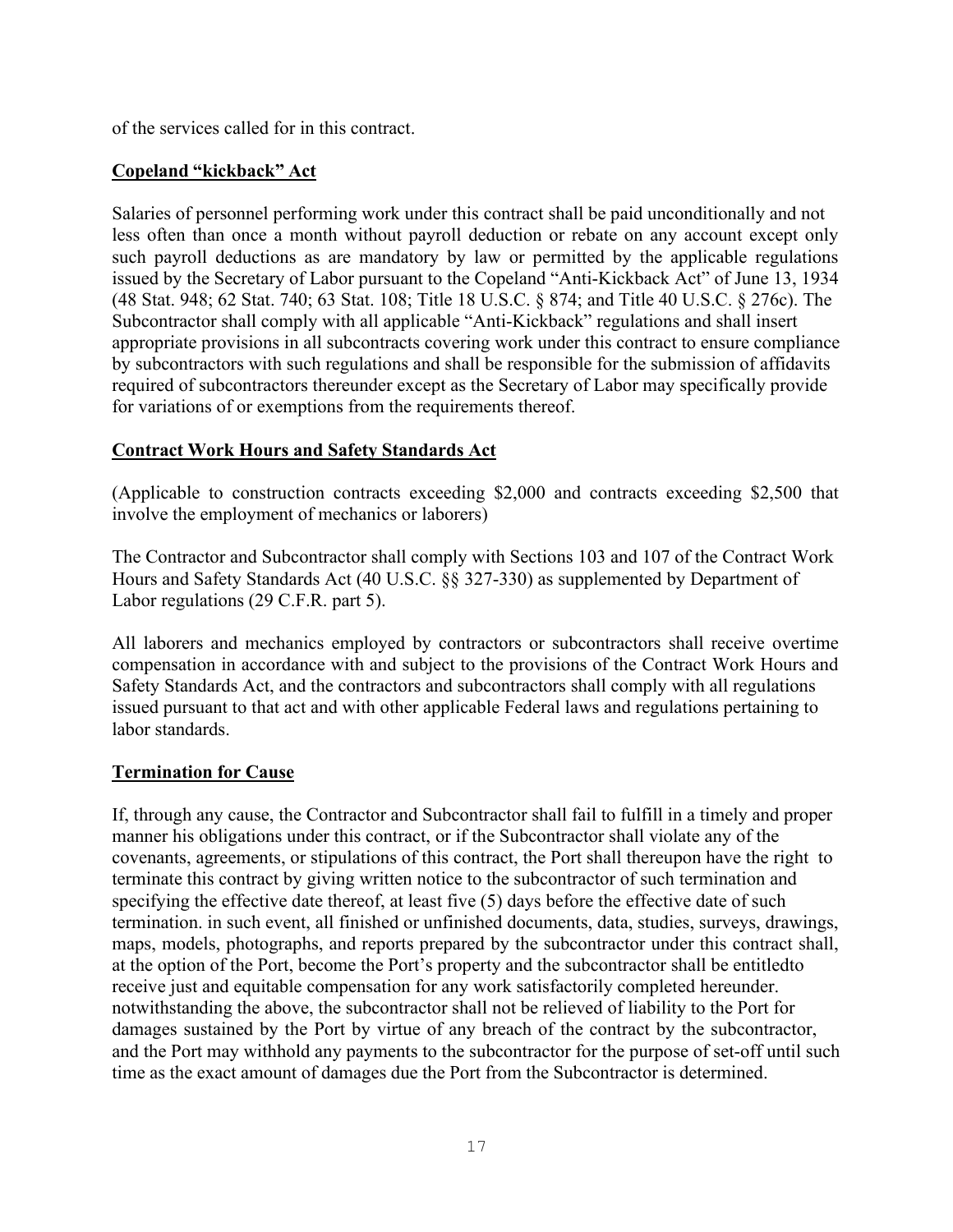# **Termination for Convenience**

The Port may terminate this contract at any time by giving at least ten (10) days' notices in writing to the Prime Contractor. If the contract is terminated by the Port as provided herein, the Prime Contractor will be paid for the time provided and expenses incurred up to the termination date.

#### **Section 503 of the Rehabilitation Act of 1973 (Applicable to contracts exceeding \$10,000.00)**

The Subcontractor shall comply with section 503 of the Rehabilitation Act of 1973 (29 U.S.C. § 793), as amended, and any applicable regulations

## **Equal Opportunity for Workers with Disabilities**

The Prime will not discriminate against any employee or applicant for employment because of physical or mental disability in regard to any position for which the employee or applicant for employment is qualified. The Subcontractor agrees to take affirmative action to employ, advance in employment and otherwise treat qualified individuals with disabilities without discrimination based on their physical or mental disability in all employment practices.

# **Certification of Non-segregated Facilities**

The Contractor and Subcontractor certifies that it does not maintain or provide for its establishments, and that it does not permit employees to perform their services at any location, under its control, where segregated facilities are maintained. It certifies further that it will not maintain or provide for employees any segregated facilities at any of its establishments, and it will not permit employees to perform their services at any location under its control where segregated facilities are maintained. The Subcontractor agrees that a breach of this certification is a violation of the equal opportunity clause of this contract.

As used in this certification, the term "segregated facilities" means any waiting rooms, work areas, rest rooms and wash rooms, restaurants and other eating areas, time clocks, locker rooms, and other storage or dressing areas, parking lots, drinking fountains, recreation or entertainment areas, transportation and housing facilities provided for employees which are segregated by explicit directive or are, in fact, segregated on the basis of race, color, religion, or national origin because of habit, local custom, or any other reason.

The Subcontractor further agrees that (except where it has obtained for specific time periods) it will obtain identical certification from proposed subcontractors prior to the award of subcontracts exceeding \$10,000 which are not exempt from the provisions of the equal opportunity clause; that it will retain such certifications in its files; and that it will forward the preceding notice to such proposed subcontractors (except where proposed subcontractors have submitted identical certifications for specific time periods).

# **Certification of Compliance with Clean Air and Water Acts**

The Contractor and Subcontractor shall comply with the requirements of the Clean Air Act, as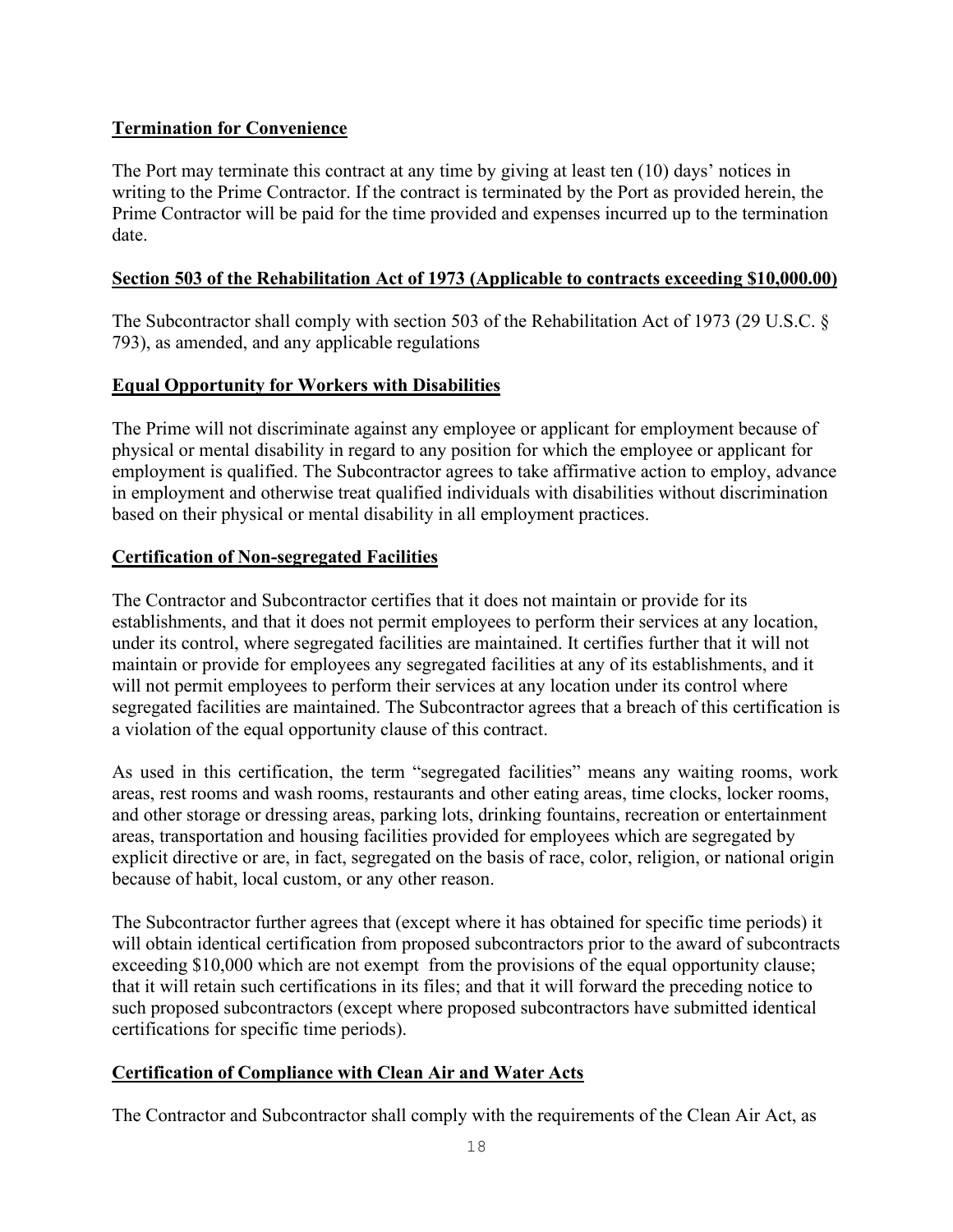amended, 42 U.S.C. § 1857 *et seq.*, the Federal Water Pollution Control Act, as amended,33 U.S.C. § 1251 *et seq.*, and the regulations of the Environmental Protection Agency with respect thereto, at 40 C.F.R. Part 15 and 32, as amended, Section 508 of the Clean Water Act (33 U.S.C. § 1368) and Executive Order 11738.

In addition to the foregoing requirements, all nonexempt contractors and subcontractors shall furnish to the owner, the following:

- 1) A stipulation by the Contractor or subcontractors, that any facility to be utilized in the performance of any nonexempt contract or subcontract, is not listed on the Excluded Party Listing System pursuant to 40 C.F.R. 32 or on the List of Violating Facilities issued by the Environmental Protection Agency (EPA) pursuant to 40 C.F.R. Part 15, as amended.
- 2) Agreement by the Subcontractor to comply with all the requirements of Section 114 of the Clean Air Act, as amended, (42 U.S.C. § 1857 c-8) and Section 308 of the Federal Water Pollution Control Act, as amended, (33 U.S.C. § 1318) relating to inspection, monitoring, entry, reports and information, as well as all other requirements specified in said Section 114 and Section 308, and all regulations and guidelines issued thereunder.
- 3) A stipulation that as a condition for the award of the contract, prompt notice will be given of any notification received from the Director, Office of Federal Activities, EPA, indicating that a facility utilized, or to be utilized for the contract, is under consideration to be listed on the Excluded Party Listing System or the EPA List of Violating Facilities.
- 4) Agreement by the Subcontractor that he will include, or cause to be included, the criteria and requirements in paragraph (A) through (D) of this section in every nonexempt subcontract andrequiring that the Subcontractor will take such action as the government may direct as a means of enforcing such provisions.

## **Lobbying**

The Contractor and Subcontractor certifies, to the best of his or her knowledge and belief, that:

- 1) No Federal appropriated funds have been paid or will be paid, by or on behalf of the Subcontractor, to any person for influencing or attempting to influence an officer or employee of an agency, a Member of Congress, an officer or employee of Congress, or an employee of a Member of Congress in connection with the awarding of any Federal contract, the making of any Federal grant, the making of any Federal loan, the entering into of any cooperative agreement, and the extension, continuation, renewal, amendment, or modification of any Federal contract, grant, loan, or cooperative agreement.
- 2) If any funds other than Federal appropriated funds have been paid or will be paid to any person for influencing or attempting to influence an officer or employee of any agency, a Member of Congress, an officer or employee of Congress, or an employee of a Member of Congress in connection with this Federal contract, grant, loan, or cooperative agreement, the Contractor shall complete and submit Standard Form-LLL, "Disclosure Form to Report Lobbying," in accordance with its instructions.
- 3) The Subcontractor shall require that the language of this certification be included in the award documents for all subawards at all tiers (including subcontracts, subgrants, and contracts under grants, loans, and cooperative agreements) and that all subrecipients shall certify and disclose accordingly.

This certification is a material representation of fact upon which reliance was placed when this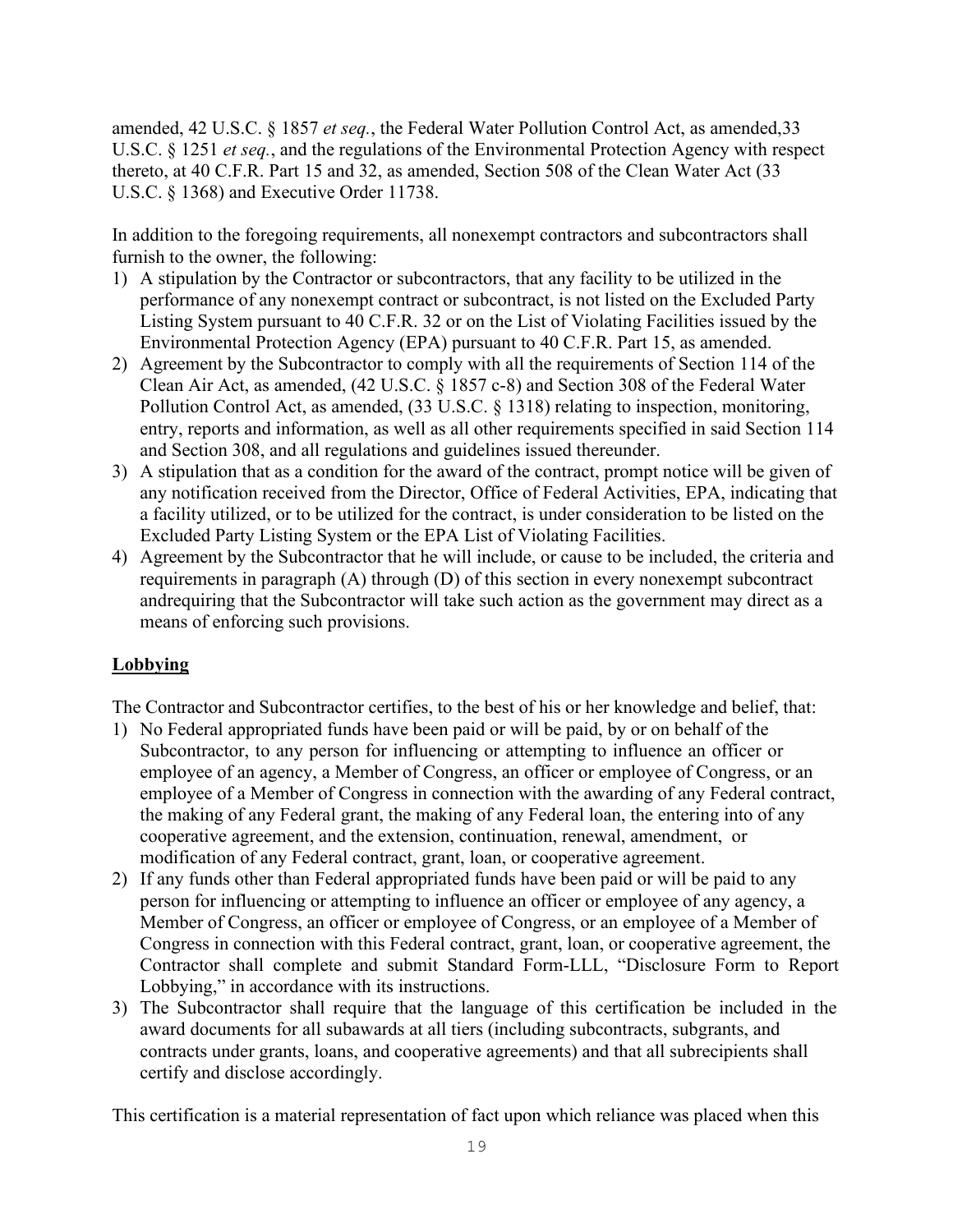transaction was made or entered into. Submission of this certification is a prerequisite for making or entering into this transaction imposed by section 1352, title 31, U.S. Code. Any person who fails to file the required certification shall be subject to a civil penalty of not less than \$10,000 and not more than \$100,000 for each such failure.

**Upon evaluation, the most qualified respondent will be selected. This respondent will then be asked to submit a fee proposal to begin contract negotiations for a fair and reasonable price.**

**By submitting its Statement of Qualifications in response to this Request for Qualifications, respondent accepts the evaluation process set forth above.**

**The Port reserves the right to establish further criteria for evaluation of qualifications, to require additional submissions, to waive any informalities in submissions, to reject any or all submissions and to negotiate with successful parties.**

**The Port reserves the right to contact any other references at any time during the RFQ process. The Port makes no representation that participation in the RFQ process will lead to an award of contract or any consideration whatsoever.**

**Contracting with small and minority businesses, women's business enterprises, and labor surplus area firms. – Small and minority businesses, women's business enterprises, and labor surplus area firms are encouraged to participate in this RFQ. If the awarded vendor is a prime contractor and may use subcontractors, the following affirmative steps are required of the prime contractor:**

1) Placing qualified small and minority businesses and women's business enterprises on solicitation lists;

2) Assuring that small and minority businesses, and women's business enterprises are solicited whenever they are potential sources;

3) Dividing total requirements, when economically feasible, into smaller tasks or quantities to permit maximum participation by small and minority businesses, and women's business enterprises;

4) Establishing delivery schedules, where the requirement permits, which encourage participation by small and minority businesses, and women's business enterprises;

5) Using the services and assistance, as appropriate, of such organizations as the Small Business Administration and the Minority Business Development Agency of the Department of Commerce.